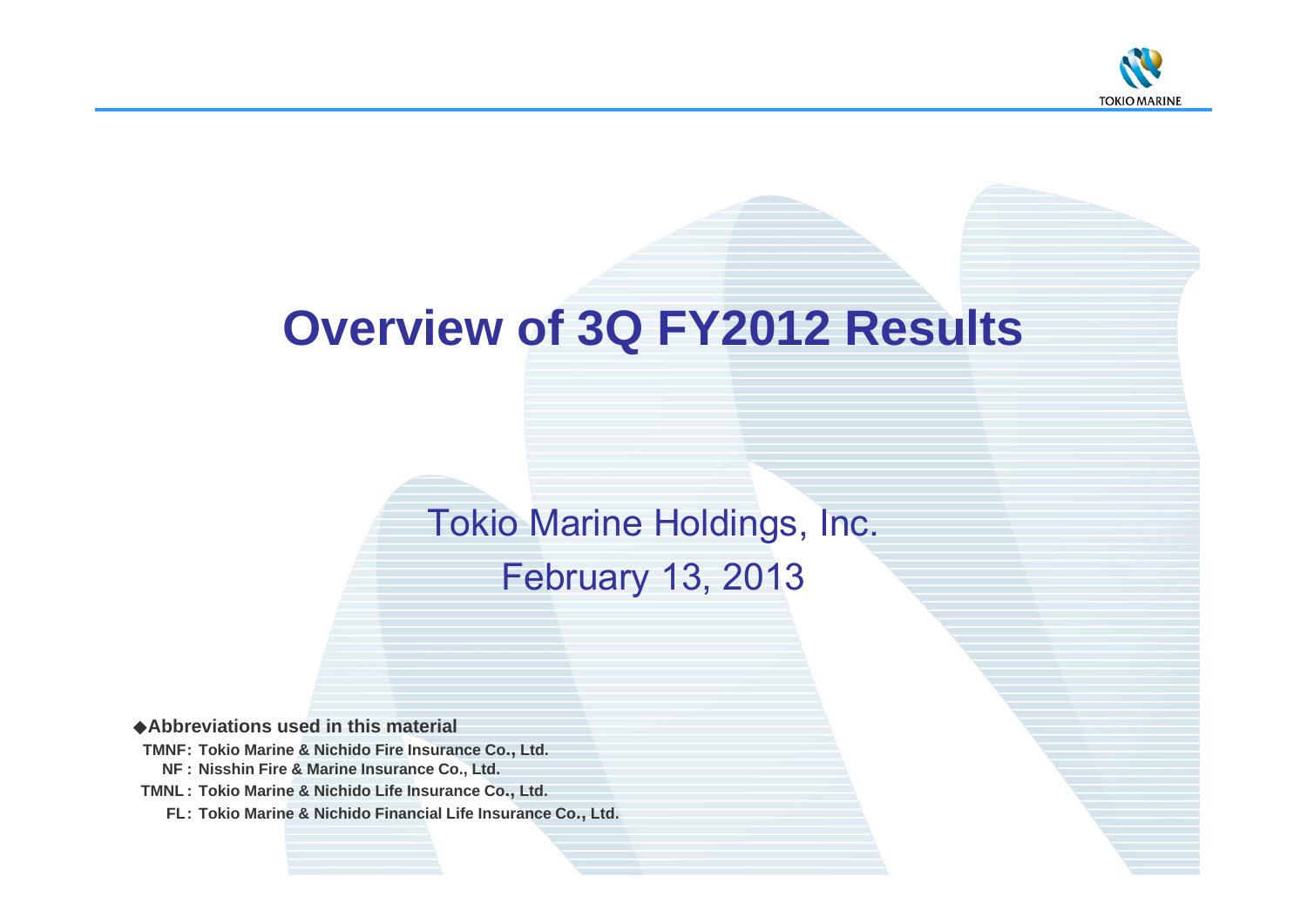# **Table of Contents**



## **I. 3Q FY2012 Results**

#### •**Consolidated Results Overview**

- Ordinary Income -------------------------------------------3
- Ordinary Profit ----------------------------------------------4
- Net Income --------------------------------------------------5

#### •**Domestic Non-Life**

- TMNF 3Q Financial Results -----------------------------6
- TMNF Combined Ratio -----------------------------------7
- TMNF Net Premiums Written & Loss Ratio ---------8
- NF 3Q Financial Results ---------------------------------9

#### •**Domestic Life**

– TMNL 3Q Financial Results -----------------------------10

#### •**International Insurance Business**

- Net Premiums Written ------------------------------------11
- Adjusted Earnings -----------------------------------------12

## **II. FY2012 Revised Projections**

#### •**Revised Projections**

|--|--|--|

- TMNF -------------------------------------------------------------15
- International Insurance Business --------------------------16

## **■ Reference**

|--|--|--|

- 3Q Results (PHLY / Kiln)-------------------------------------19
- Definition of Adjusted Earnings ----------------------------20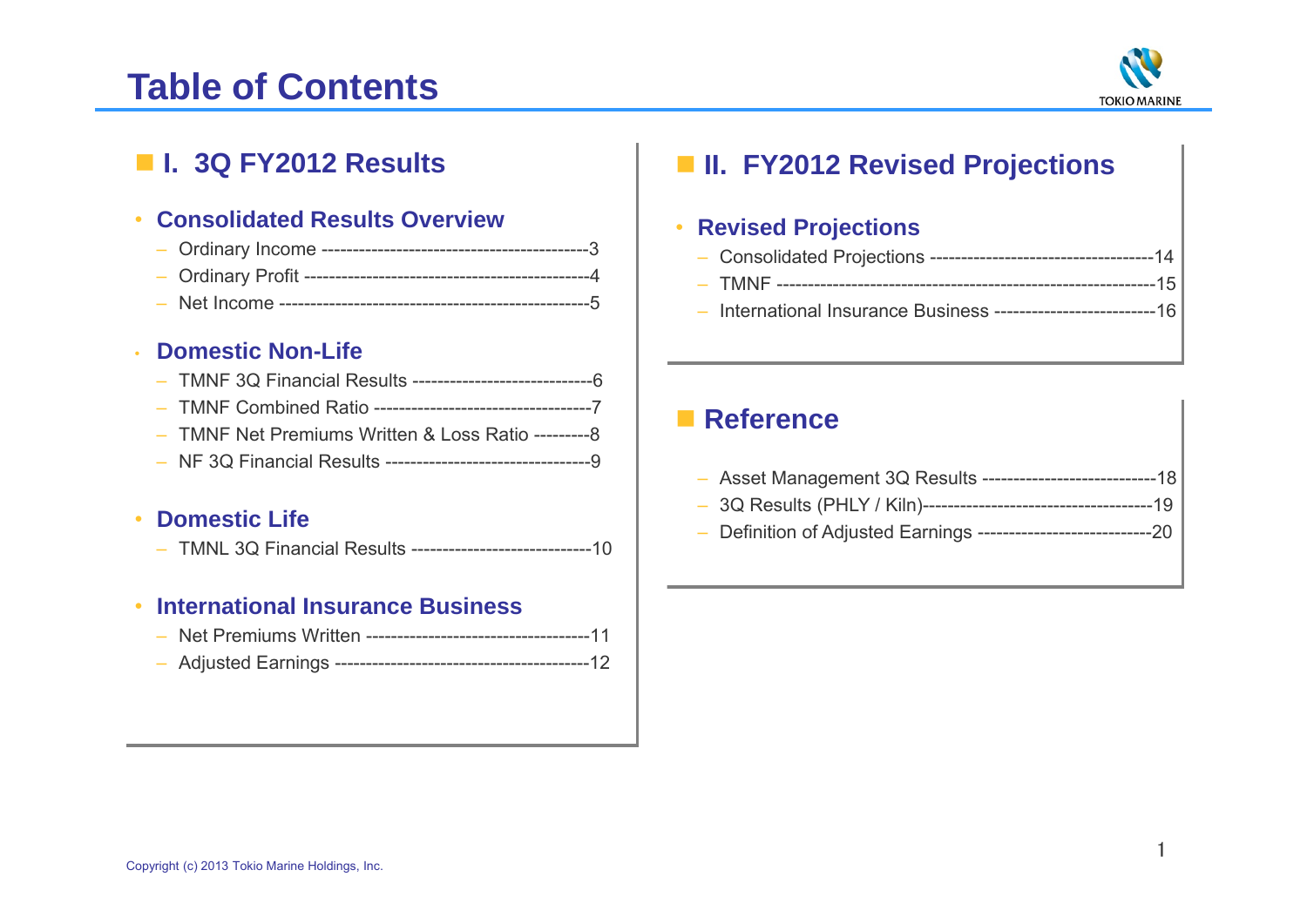

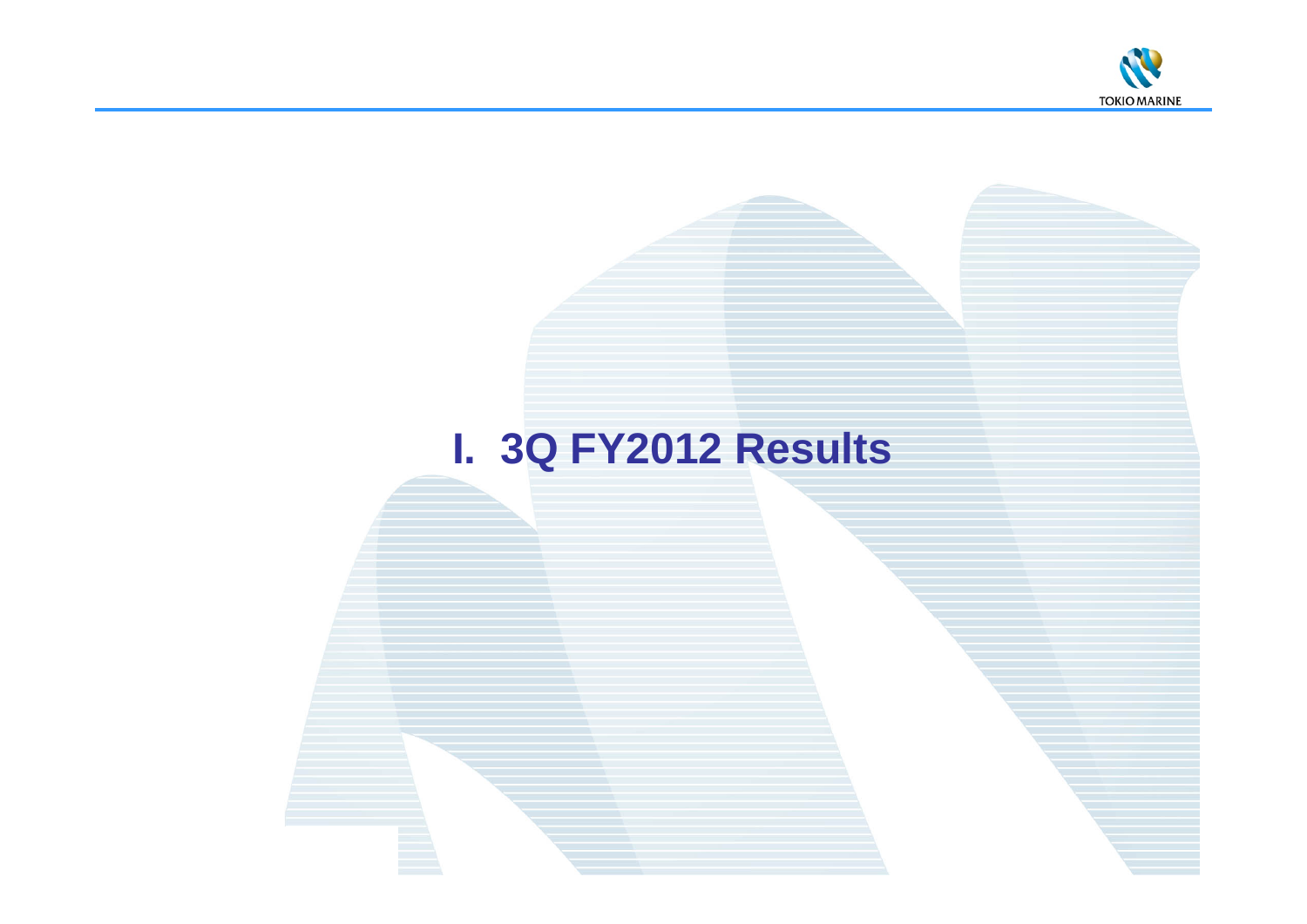# **Ordinary Income**



### **Cordinary Income** (billions of yen)



- Net Premiums Written
	- **Increased mainly due to favorable growth in domestic non-life** insurance business including TMNF and in international insurance business as well as the P/L consolidation of Delphi
- Life Insurance Premiums
	- **Increased mainly due to premiums growth of in-force policies at** TMNL and favorable sales growth of a new product in Asia (ex-Japan) as well as the P/L consolidation of Delphi
- – Investment Income
	- **Increased mainly due to separate accounts at FL turning into** profits owing to the recovery of the domestic stock market
- –**Other** 
	- Decreased mainly due to the reversal effect of gains from reversal of underwriting reserves for residential earthquake insurance, which was taken down in FY2011 owing to the Great East Japan Earthquake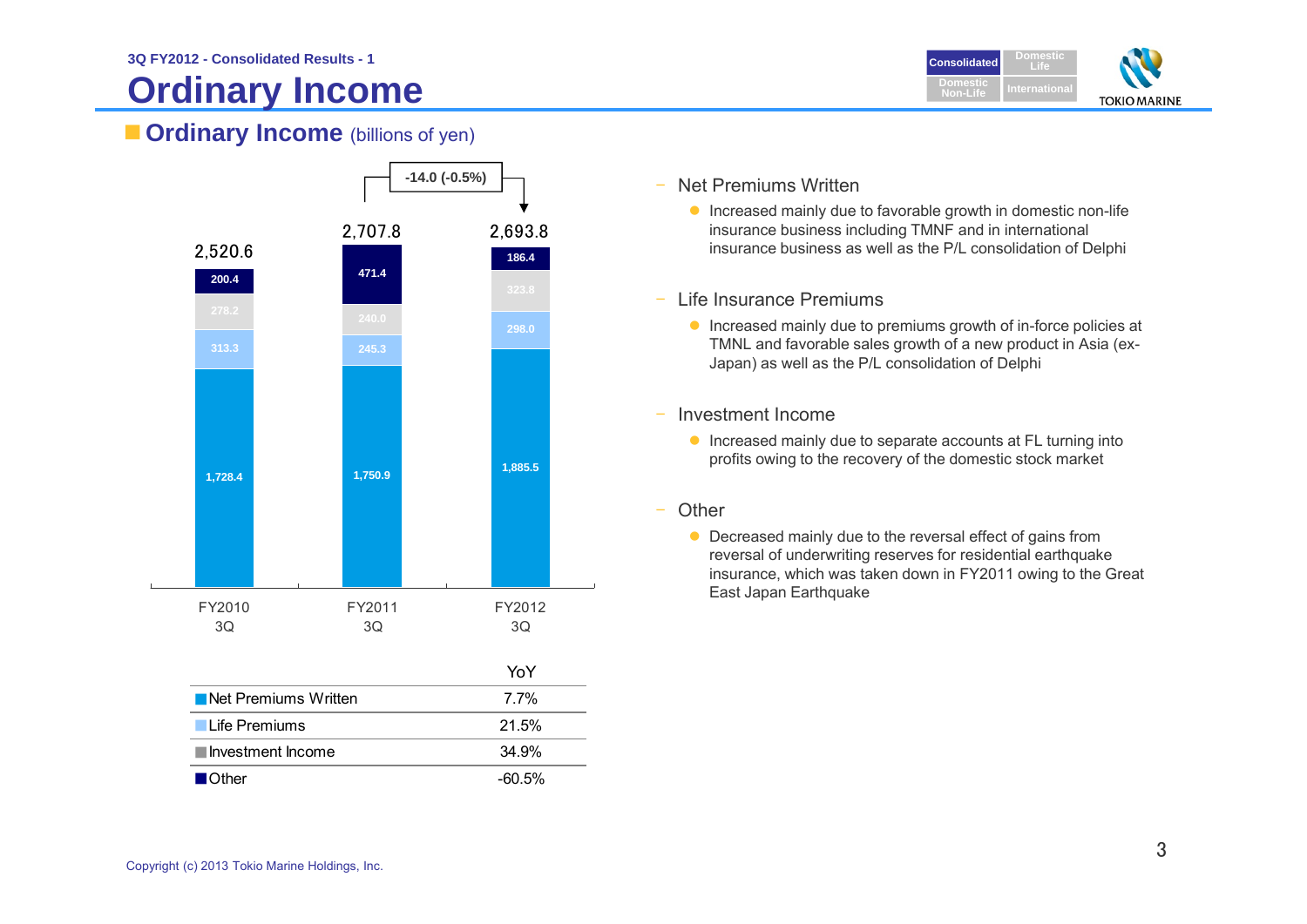# **Ordinary Profit**



### **Cordinary Profit** (billions of yen)



|                                 |       | (billions of yen) |              |         |  |
|---------------------------------|-------|-------------------|--------------|---------|--|
|                                 |       | FY2011<br>3Q      | FY2012<br>3Q | Change  |  |
| Domestic Non-Life (DNL)         |       | 168.3             | 105.7        | $-62.5$ |  |
| Domestic Life (DL)              |       | 20.1              | 16.8         | $-3.3$  |  |
| Overseas Subsidiaries (Ovs)     |       | $-3.3$            | 71.6         | 74.9    |  |
| Financial and General (F&G)     |       | 0.6               | 3.1          | 2.5     |  |
| Consolidation Adjustments (Adj) |       | $-75.7$           | $-63.9$      | 11.8    |  |
|                                 | Total | 109.9             | 133.4        | 23.4    |  |

### ■ Impact of Hurricane Sandy to **FY12 Projections**

|                                   |          |         |                       | (billions of yen, in approximate figures) |                          |             |
|-----------------------------------|----------|---------|-----------------------|-------------------------------------------|--------------------------|-------------|
| <b>Financial Accounting Basis</b> | Total    |         | Overseas Subsidiaries |                                           | <b>TMNF</b>              |             |
|                                   | Previous | Revised | Previous              | Revised                                   | Previous                 | Revised     |
| Incurred losses (Pre tax)         | 30       | 42      | 20                    | 22                                        | 10                       | 20          |
| Net income (After tax)            | 13       | 23      | 13                    | 17                                        | $\overline{\phantom{a}}$ | 6           |
| <b>Adjusted Earnings Basis</b>    |          | Total   |                       | International Insurance                   |                          | <b>TMNF</b> |
| Adjusted earnings (After tax)     | 19       | 29      | 14                    | 24                                        | 5                        | 5           |

–Domestic Non-Life

> ● Decreased mainly due to a decrease in underwriting profit and net investment income at TMNF

### Domestic Life

- Decreased due to a profit decrease at FL mainly due to an increase in reinsurance costs owing to partial changes in the reinsurance program, despite an increase at TMNL mainly due to the growth of in-force policies
- Overseas Subsidiaries
	- **Increased mainly due to the reversal effect of natural catastrophes in** FY2011, and the consolidation of Delphi
	- Impact of Hurricane Sandy (approximately ¥22B, which occurred in 4Q of overseas subsidiaries accounting period) is adjusted in the consolidation adjustments and is not reflected in 3Q FY2012 results of overseas subsidiaries

#### –Consolidation Adjustments

**Increased as a result of a decrease in the following adjustments** relating to overseas subsidiaries as well as purchase method adiustments

Adjustment for losses relating to the Great East Japan Earthquake etc. (FY11: ¥33.4B) Adjustment for losses relating to Thai Flood (FY11: ¥-59.7B) Adjustment for losses relating to Hurricane Sandy (FY12: ¥-22.0B)

### Impact of Hurricane Sandy

**Incurred losses revised upwards due to the depreciation of the yen and** revision of an expected loss at some subsidiaries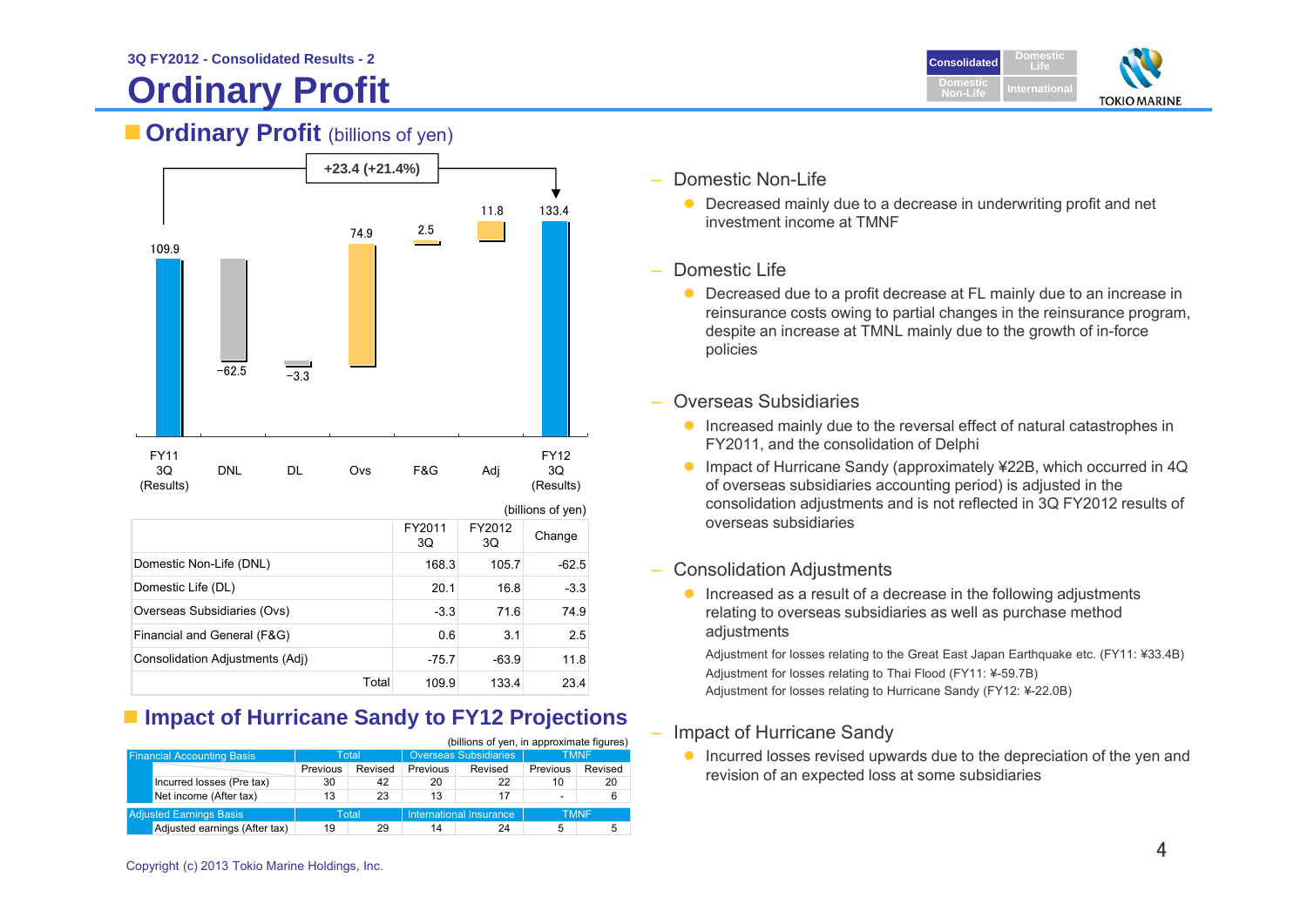# **Net Income**



### **Net Income** (billions of yen)



|                                 |       | FY2011<br>3Q | FY2012<br>3Q | Change  |
|---------------------------------|-------|--------------|--------------|---------|
| Domestic Non-Life (DNL)         |       | $-13.9$      | 77.1         | 91.0    |
| Domestic Life (DL)              |       | 7.2          | 6.9          | $-0.3$  |
| Overseas Subsidiaries (Ovs)     |       | $-2.6$       | 60.6         | 63.2    |
| Financial and General (F&G)     |       | 0.7          | 1.8          | 1.1     |
| Consolidation Adjustments (Adj) |       | $-11.1$      | $-59.1$      | $-48.0$ |
|                                 | Total | $-19.7$      | 87.3         | 107.0   |

On pages 4 and 5, figures of each business domain are calculated as follows, and they differ from segment information in the Summary Report:

Domestic Non-Life:Total of TMNF and NF

Domestic Life:Total of TMNL and FL

Consolidation Adjustments:Total of the followings: i) adjustment for losses from natural catastrophes occurred in 1Q FY2011 (the Great East Japan Earthquake and the February 2011 NZ Earthquake), ii) purchase method adjustments, iii) amortization of goodwill and negative goodwill, and other (elimination, etc.)

–Domestic Non-Life

> ● Increased mainly due to the reversal effects of FY2011 extraordinary losses and FY2011 reduction of deferred tax assets associated with corporate tax rate decrease, despite a decrease in ordinary profit at TMNF

#### –Domestic Life

- Decreased due to the same factors decreasing ordinary profit, despite the reversal effect of FY2011 reduction of deferred tax assets associated with corporate tax rate decrease
- Overseas Subsidiaries
	- **Increased due to the same factors increasing ordinary profit**
- – Consolidation Adjustments
	- Decreased due to the reversal effect of FY2011 consolidation adjustment to adjust extraordinary losses at TMNF, despite the same factors increasing ordinary profit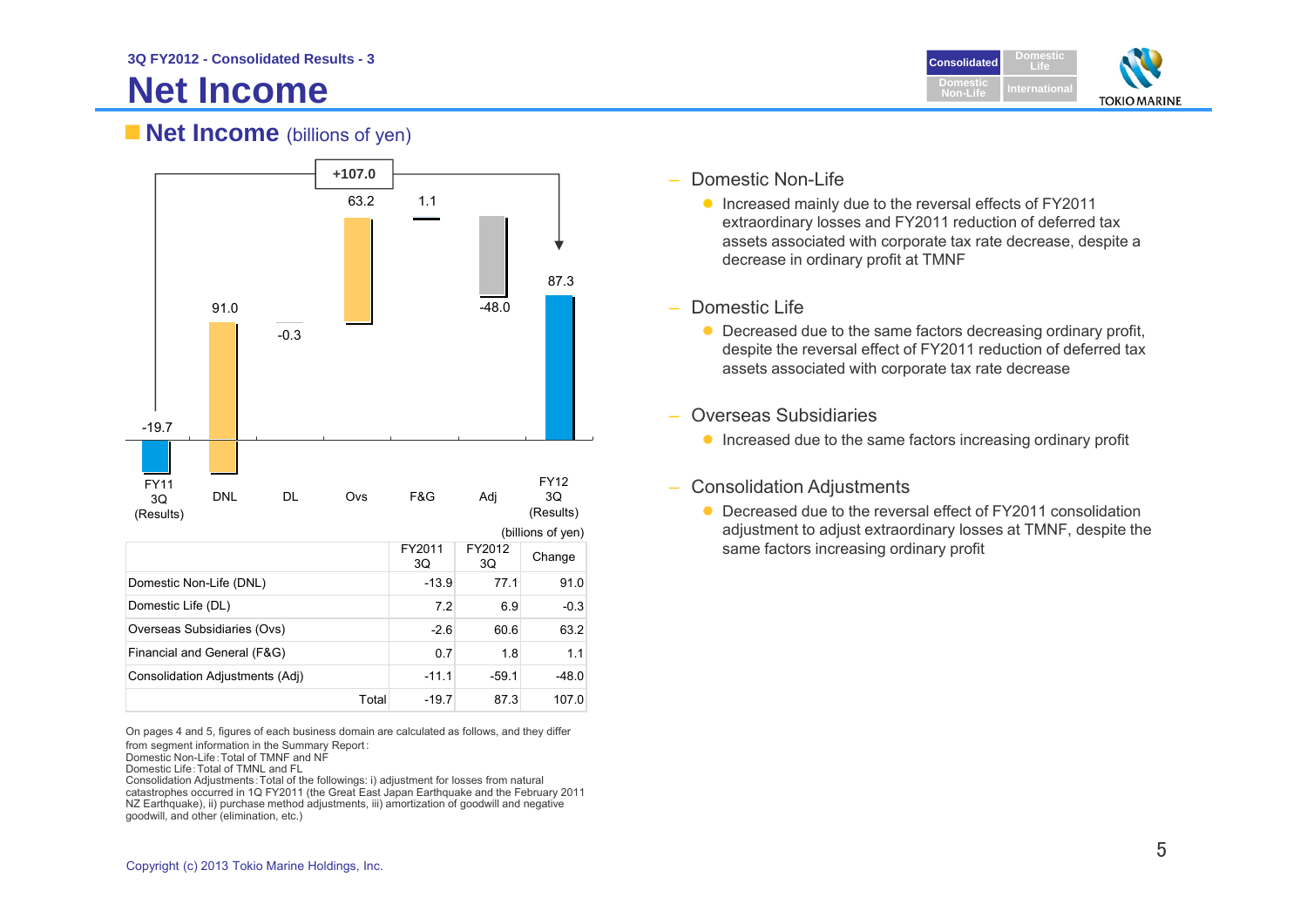# **TMNF 3Q Financial Results**

### **Changes in Major P/L Items**

| (billions of yen, except for %)           |                                          |                |                |          |          |
|-------------------------------------------|------------------------------------------|----------------|----------------|----------|----------|
|                                           |                                          | FY2011<br>3Q   | FY2012<br>3Q   |          |          |
|                                           |                                          | <b>Results</b> | <b>Results</b> | Change   | YoY      |
| <b>Underwriting profit/loss</b>           |                                          | 26.6           | 12.4           | $-14.1$  | $-53.0%$ |
|                                           | Net premiums written                     | 1,330.7        | 1,393.4        | 62.7     | 4.7%     |
|                                           | Private insurance                        | 1,155.1        | 1,205.3        | 50.2     | 4.3%     |
|                                           | Net incurred losses*                     | $-1,089.2$     | $-985.5$       | 103.7    | $-9.5%$  |
|                                           | Private insurance*                       | $-785.1$       | $-807.1$       | $-22.0$  | 2.8%     |
|                                           | <b>Business expenses</b>                 | $-428.5$       | $-428.9$       | $-0.3$   | 0.1%     |
|                                           | Private insurance                        | $-390.3$       | $-392.7$       | $-2.3$   | 0.6%     |
|                                           | Reversal of<br>catastrophe loss reserves | 66.0           | 27.0           | $-38.9$  | $-59.0%$ |
|                                           | <b>Net investment income/loss</b>        | 138.4          | 104.7          | $-33.7$  | $-24.3%$ |
|                                           | Interest and dividends                   | 116.3          | 115.7          | $-0.5$   | $-0.5%$  |
|                                           | Gains/losses on<br>sales of securities   | 66.4           | 36.5           | $-29.9$  | $-45.0%$ |
|                                           | Impairment losses on<br>securities       | $-18.5$        | $-11.9$        | 6.6      | $-35.9%$ |
|                                           | Gains/losses on<br>derivatives           | 20.3           | 3.6            | $-16.6$  | $-82.0%$ |
|                                           | <b>Ordinary profit/loss</b>              | 164.6          | 104.5          | $-60.1$  | $-36.5%$ |
|                                           | <b>Extraordinary gains/losses</b>        | $-58.6$        | 0.4            | 59.0     |          |
|                                           | <b>Net income/loss</b>                   | -8.6           | 76.5           | 85.1     |          |
| (Reference)                               |                                          |                |                |          |          |
| E/I basis loss ratio (Private insurance)* |                                          | 68.6%          | 68.0%          | $-0.6pt$ |          |
|                                           | E/I basis loss ratio (Auto insurance)*   | 70.5%          | 70.2%          | $-0.3pt$ |          |
|                                           | Net premiums written                     | 646.1          | 679.7          | 33.5     |          |
|                                           | Net incurred losses*                     | 452.6          | 469.4          | 16.7     |          |

\*Including loss adjustment expenses



#### Underwriting Profit

- Net premiums written
	- $\lambda$  Increased mainly due to auto owing to product and rate revisions and the sales tie-up with Meiji Yasuda Life Insurance Company (See p.8 for details)
- Net incurred losses (Private Insurance)
	- **A** Net incurred losses relating to natural catastrophes decreased by ¥38.5B due to the reversal effect of Thai Flood etc.
	- **Provision for reserves for foreign currency denominated outstanding** claims increased by approx. ¥18.9B due to the depreciation of the yen
	- Increase in medium-to-large accidents in fire insurance and increase in loss adjustment expenses mainly due to expenses for new claims service system etc.
- Catastrophe loss reserves
	- Provision increased mainly due to the reversal effect of reserves taken down in FY2011 relating to the Great East Japan Earthquake
- Net Investment Income (See p.18 for details)
	- Gains/losses on sales of securities: Decrease in sales of business related equities

(3Q FY11 : approx. ¥117B , 3Q FY12 : approx. ¥63B)

- Gains/losses on derivatives: Mainly due to a decrease in gains on FX forwards and currency swaps, owing to the depreciation of the yen
- Net Income
	- Extraordinary gains/loss: Mainly due to the reversal effect of expenses to support overseas subsidiary relating to Thai Flood
	- Income taxes: Mainly due to the reversal effect of the FY2011 reduction of deferred tax assets associated with corporate tax rate decrease
- (Reference) E/I Basis Loss Ratio
	- Private insurance total: Improved mainly due to a decrease in incurred losses relating to natural catastrophes
	- Auto: Improved mainly due to revenue growth owing to rate revisions etc., and no significant change in situation of unit claims cost and claims frequency from 2Q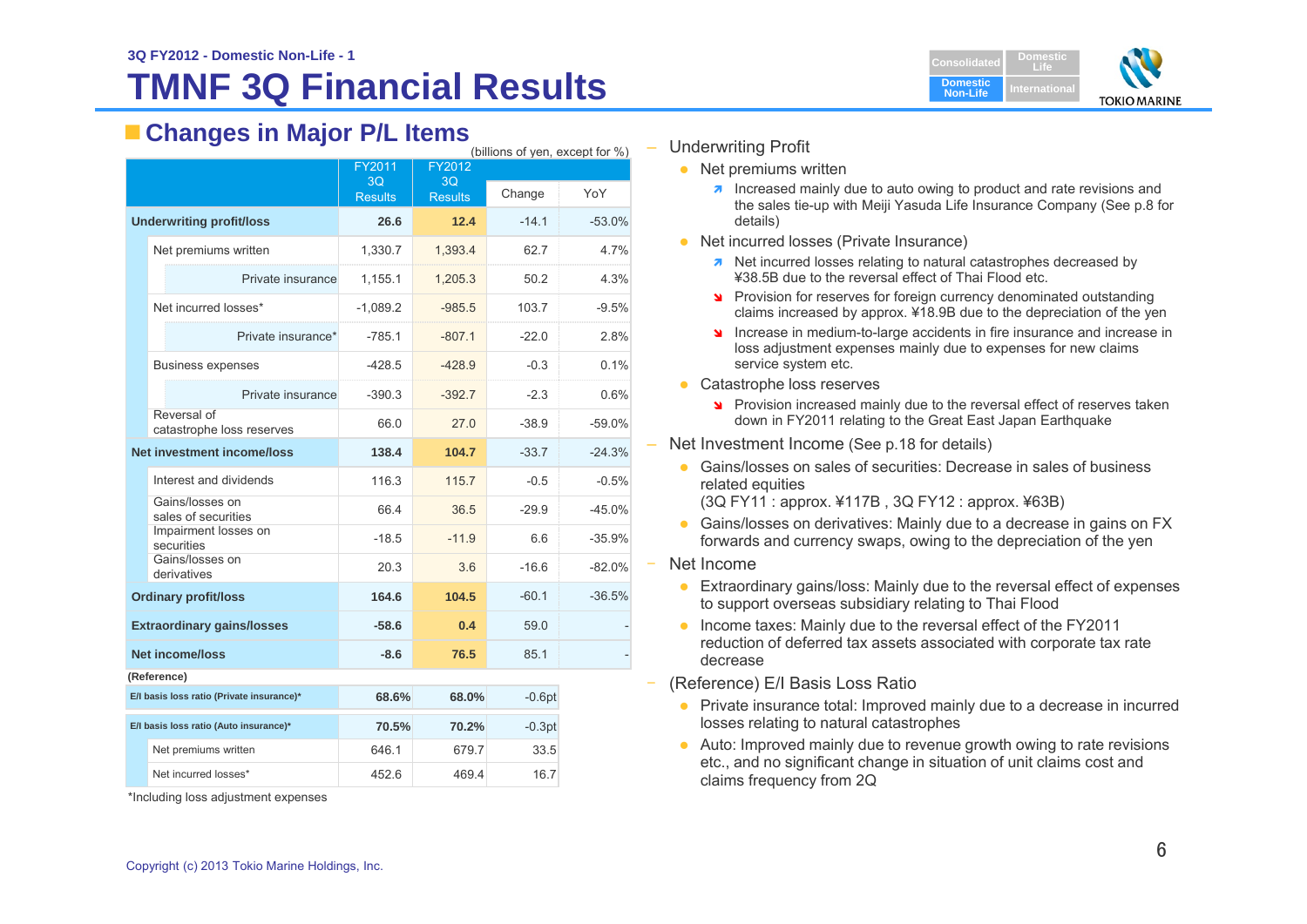# **TMNF Combined Ratio**



### **Combined Ratio (Private insurance: W/P basis)**



| (billions of yen)        |                                  |                                                                            |         |          |  |
|--------------------------|----------------------------------|----------------------------------------------------------------------------|---------|----------|--|
|                          | 3 <sub>O</sub><br><b>Results</b> | FY2010<br>FY2011<br>FY2012<br>3Q<br>3Q<br><b>Results</b><br><b>Results</b> |         | Change   |  |
| Net premiums written     | 1,134.8                          | 1,155.1                                                                    | 1,205.3 | 50.2     |  |
| Net claims paid*         | 704.2                            | 794.8                                                                      | 782.1   | $-12.7$  |  |
| <b>Business expenses</b> | 401.0                            | 390.3                                                                      | 392.7   | 2.3      |  |
| Corporate expenses       | 184.0                            | 172.2                                                                      | 164.4   | $-7.8$   |  |
| Agency commissions       | 216.9                            | 218.0                                                                      | 228.2   | 10.1     |  |
| (Ref) E/I basis L/R*     | 60.6%                            | 68.6%                                                                      | 68.0%   | $-0.6pt$ |  |

\* Including loss adjustment expenses

- Loss Ratio
	- Improved by 3.9 points YoY to 64.9%
		- **A** Reversal effect of FY2011 claims payment relating to the Great East Japan Earthquake
		- $\lambda$  Increase in net premiums written
		- **Increase in loss adjustment expenses associated with** expenses for new claims service system

### – Expense Ratio

- Improved by 1.2 points YoY to 32.6%
	- **A** Increase in net premiums written
	- **7** Decrease in Business Renovation Project related costs
	- **7** Continuous reduction in non-personnel expenses other than the above
	- $\rightarrow$  Agency commission ratio leveled off at 18.9% (the same level YoY), despite an increase in agency commission associated with revenue increase

### – Combined Ratio

● Improved by 5.1 points YoY to 97.5% due to improvement in both loss ratio and expense ratio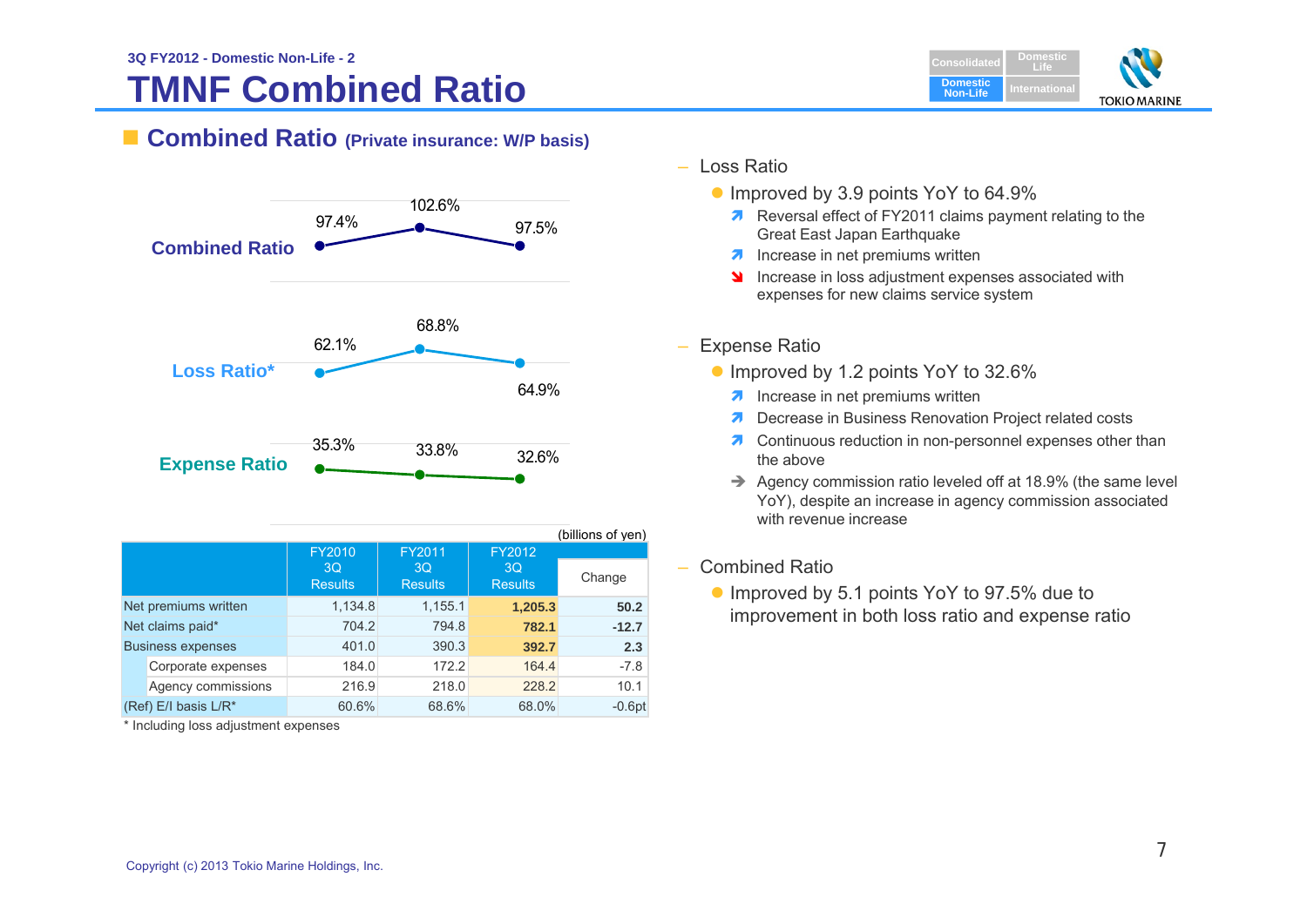# **TMNF NPW & Loss Ratio**



### ■ Net Premiums Written by Line

| (billions of yen, except for %)          |                |                |        |          |
|------------------------------------------|----------------|----------------|--------|----------|
|                                          | FY2011<br>3Q   | FY2012<br>3Q   |        |          |
|                                          | <b>Results</b> | <b>Results</b> | Change | YoY      |
| Fire                                     | 167.1          | 178.9          | 11.7   | 7.0%     |
| Marine                                   | 45.3           | 41.8           | $-3.4$ | $-7.6$ % |
| P.A.                                     | 116.8          | 124.4          | 7.5    | 6.5%     |
| Auto                                     | 646.1          | 679.7          | 33.5   | 5.2%     |
| CALL                                     | 172.1          | 186.4          | 14.3   | 8.3%     |
| Other                                    | 183.1          | 182.0          | $-1.0$ | $-0.6$ % |
| <b>Total</b>                             | 1,330.7        | 1,393.4        | 62.7   | 4.7 %    |
| <b>Private insurance</b><br><b>Total</b> | 1,155.1        | 1,205.3        | 50.2   | 4.3 $%$  |

### **W/P Loss Ratio by Line**

|                                          | FY2011<br>3Q   | FY2012<br>3Q   |                   |
|------------------------------------------|----------------|----------------|-------------------|
|                                          | <b>Results</b> | <b>Results</b> | Change            |
| Fire                                     | 180.7 %        | 72.9 %         | $-107.8$ pt       |
| Marine                                   | 59.6 %         | 69.3 %         | 9.6 pt            |
| P.A.                                     | 54.0 %         | 53.4 %         | $-0.6$ pt         |
| Auto                                     | 70.9 %         | 67.6 %         | $-3.3$ pt         |
| CALI                                     | 104.0%         | 97.1%          | $-6.9$ pt         |
| Other                                    | 49.5 %         | 53.1 %         | 3.6 <sub>pt</sub> |
| <b>Total</b>                             | 84.2 %         | 69.1 %         | $-15.1$ pt        |
| <b>Private insurance</b><br><b>Total</b> | 68.8 %         | 64.9%          | $-3.9$ pt         |

- Fire: Increased mainly due to an increase in number of policies in the household sector owing to the sales tie-up with Meiji Yasuda Life Insurance Company and growing post-earthquake demand as well as rate hikes in commercial lines
- Marine: Decreased mainly due to the appreciation of the yen in 1H FY12 and lowered premium rates in large contracts
- P.A.: Increased mainly due to favorable sales of i) nationwide group P.A. insurance for employment injury and ii) overseas travelers insurance benefiting from an increase in number of people traveling overseas
- –Increased mainly due to product and rate revisions, and the sales tie-up with Meiji Yasuda Life Insurance Company
- – CALI: Increased mainly due to a rise in new car sales owing to the "eco-cars" subsidy program and rate revisions
- Other: Decreased mainly due to the reversal effect of a large contract in FY2011
- –Improved mainly due to the reversal effect of FY2011 claim payments relating to the Great East Japan Earthquake
- – Marine: Worsened mainly due to Hurricane Sandy and an increase in claim payments for large losses
- $-$  P.A.: Improved mainly due to revenue increase as above, despite the cost increase owing to claims service system renewal
- Auto: Improved mainly due to revenue increase as above
- CALI: Improved mainly due to revenue increase as above
- Other: Worsened mainly due to the reversal effect of claim recovery in FY2011 relating to financial guarantee reinsurance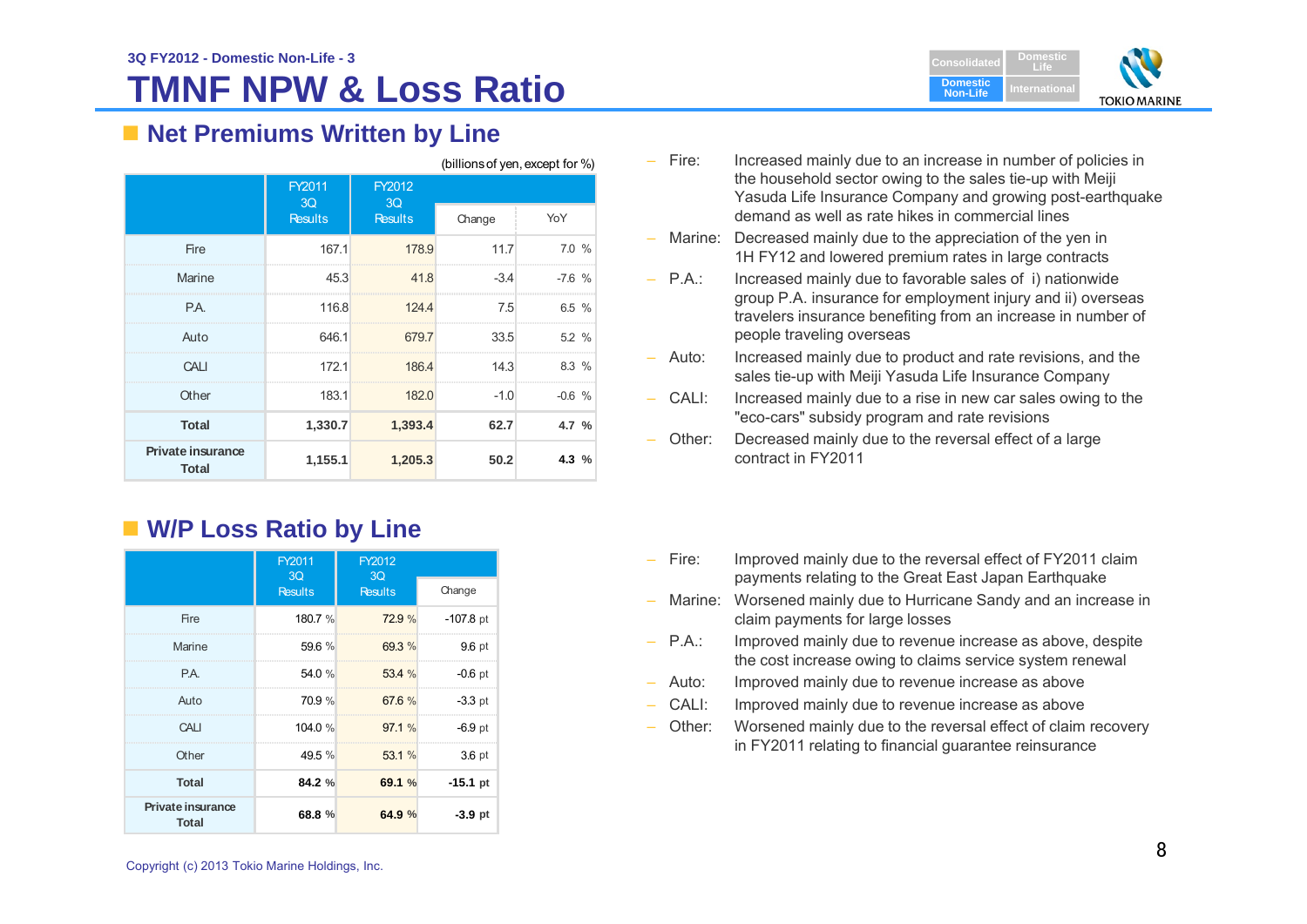# **NF 3Q Financial Results**

# **Changes in Major P/L Items** (billions of yen, except for %)

| (DIIIIUITS UL YELI, EXUEPL IUL 70)   |                                          |                                |                                |           |          |
|--------------------------------------|------------------------------------------|--------------------------------|--------------------------------|-----------|----------|
|                                      |                                          | FY2011<br>3Q<br><b>Results</b> | FY2012<br>3Q<br><b>Results</b> | Change    | YoY      |
|                                      | <b>Underwriting profit/loss</b>          | $-2.3$                         | 0.3                            | 2.7       |          |
|                                      | Net premiums written                     | 103.3                          | 105.3                          | 1.9       | 1.9%     |
|                                      | Private insurance                        | 89.8                           | 90.9                           | 1.0       | 1.2%     |
|                                      | Net incurred losses*                     | $-81.9$                        | $-72.0$                        | 9.9       | $-12.2%$ |
|                                      | Private insurance*                       | $-59.3$                        | $-59.4$                        | $-0.1$    | 0.2%     |
|                                      | <b>Business expenses</b>                 | $-35.7$                        | $-35.0$                        | 0.6       | $-1.8%$  |
|                                      | Private insurance                        | $-32.1$                        | $-31.5$                        | 0.5       | $-1.7%$  |
|                                      | Reversal of<br>catastrophe loss reserves | 1.1                            | 2.7                            | 1.5       | 138.3%   |
|                                      | <b>Net Investment income/loss</b>        | 5.0                            | 1.4                            | $-3.5$    | $-70.3%$ |
|                                      | Interest and dividends                   | 3.3                            | 3.1                            | $-0.2$    | $-6.1%$  |
|                                      | Gains/losses<br>on sales of securities   | 3.1                            | 0.1                            | $-3.0$    | $-96.7%$ |
|                                      | Impairment losses<br>on securities       | $-0.3$                         | $-0.2$                         | 0.0       | $-5.7%$  |
|                                      | <b>Ordinary profit/loss</b>              | 3.6                            | 1.2                            | $-2.4$    | $-67.0%$ |
| <b>Extraordinary gains/losses</b>    |                                          | $-0.3$                         | $-0.0$                         | 0.2       |          |
| <b>Net income/loss</b>               |                                          | $-5.3$                         | 0.5                            | 5.8       |          |
| * Including loss adjustment expenses |                                          |                                |                                |           |          |
|                                      | Loss ratio                               | 78.5%                          | 67.7%                          | $-10.8pt$ |          |
|                                      | <b>Expense ratio</b>                     | 34.6%                          | 33.3%                          | $-1.2pt$  |          |

113.1%

**101.0%**

 $-12.1$ pt



#### –Underwriting Profit

- Increased by ¥2.7B YoY to ¥0.3B
	- **1** Net premiums written increased mainly due to an increase in new policies in auto
	- **Decrease in business expenses as a result of efforts to** reduce corporate expenses and a revision of the agency commission scheme
	- $\lambda$  Increase in reversal of catastrophe loss reserves in accordance with an increase in claims paid relating to natural catastrophes etc.
- – Net Investment Income
	- Decreased by ¥3.5B YoY to ¥1.4B
		- **Decrease in gains from sales of business related equities**
- $\overline{\phantom{0}}$  Net Income
	- Increased by ¥5.8B YoY to ¥0.5B due to the factors above and the reversal effect of reduction of deferred tax assets associated mainly with the corporate tax rate change under the tax reform

 **Combined ratio**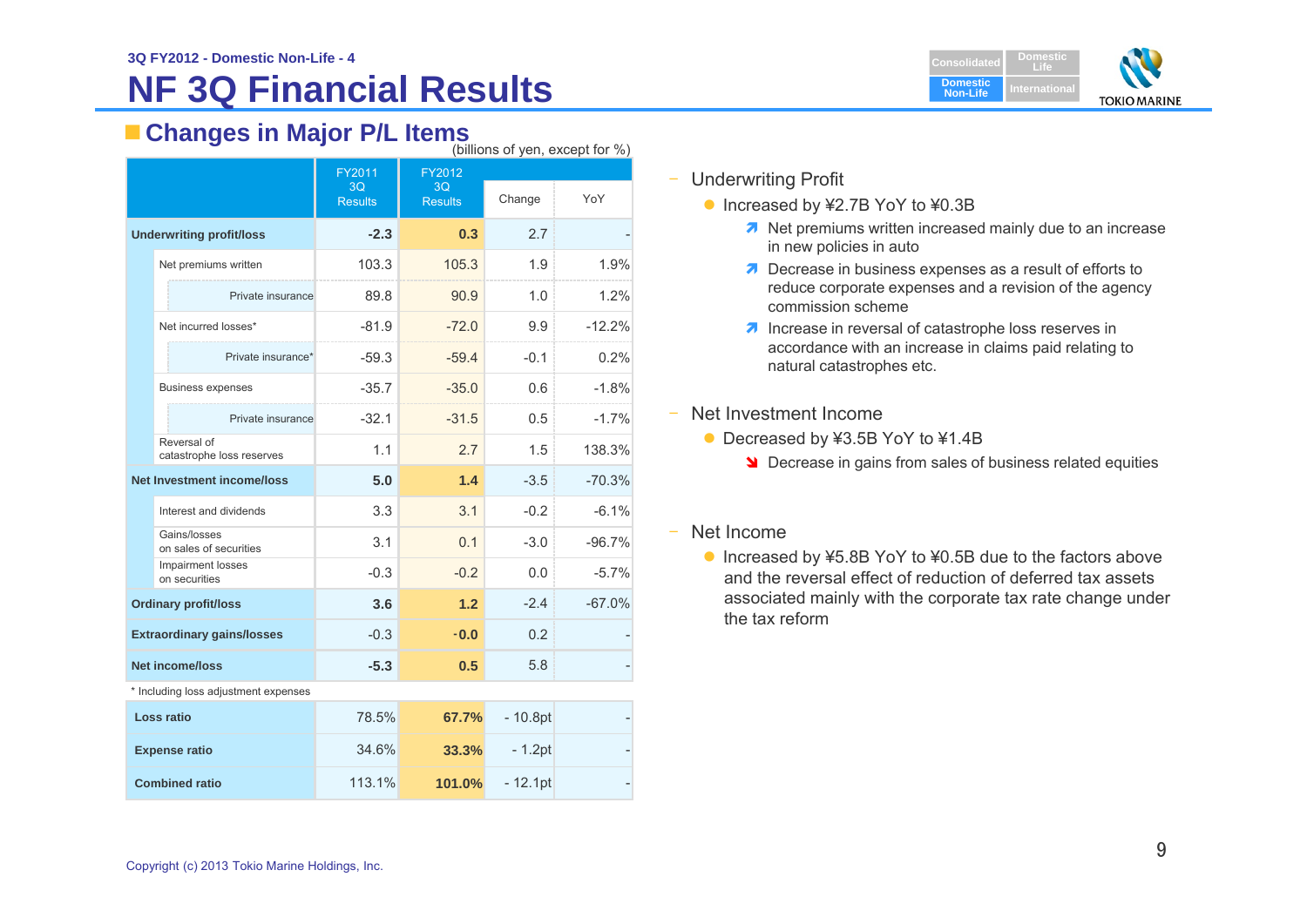

## **Annualized Premiums (ANP) and Key Figures**



#### – New Policies ANP

- Increased by 27.9% YoY in total owing to strong sales of first-sector line and individual annuities, despite a 4.5% decrease in revenue of medical/cancer mainly due to the softening effect of the first year sales boost associated with the new product "Medical Kit" launch in FY2011
- In-force Policies ANP
	- Increased by 9.0% YoY due to steady increase in new policies
- Insurance Premiums and Other
	- Increased by ¥36.6B YoY to ¥398.6B mainly due to an increase in in-force policies
- Net Income
	- Increased by ¥9.6B YoY to ¥13.2B mainly due to revenue increase and the reversal effect of reduction of deferred tax assets recognized in FY2011 associated with corporate tax rate decrease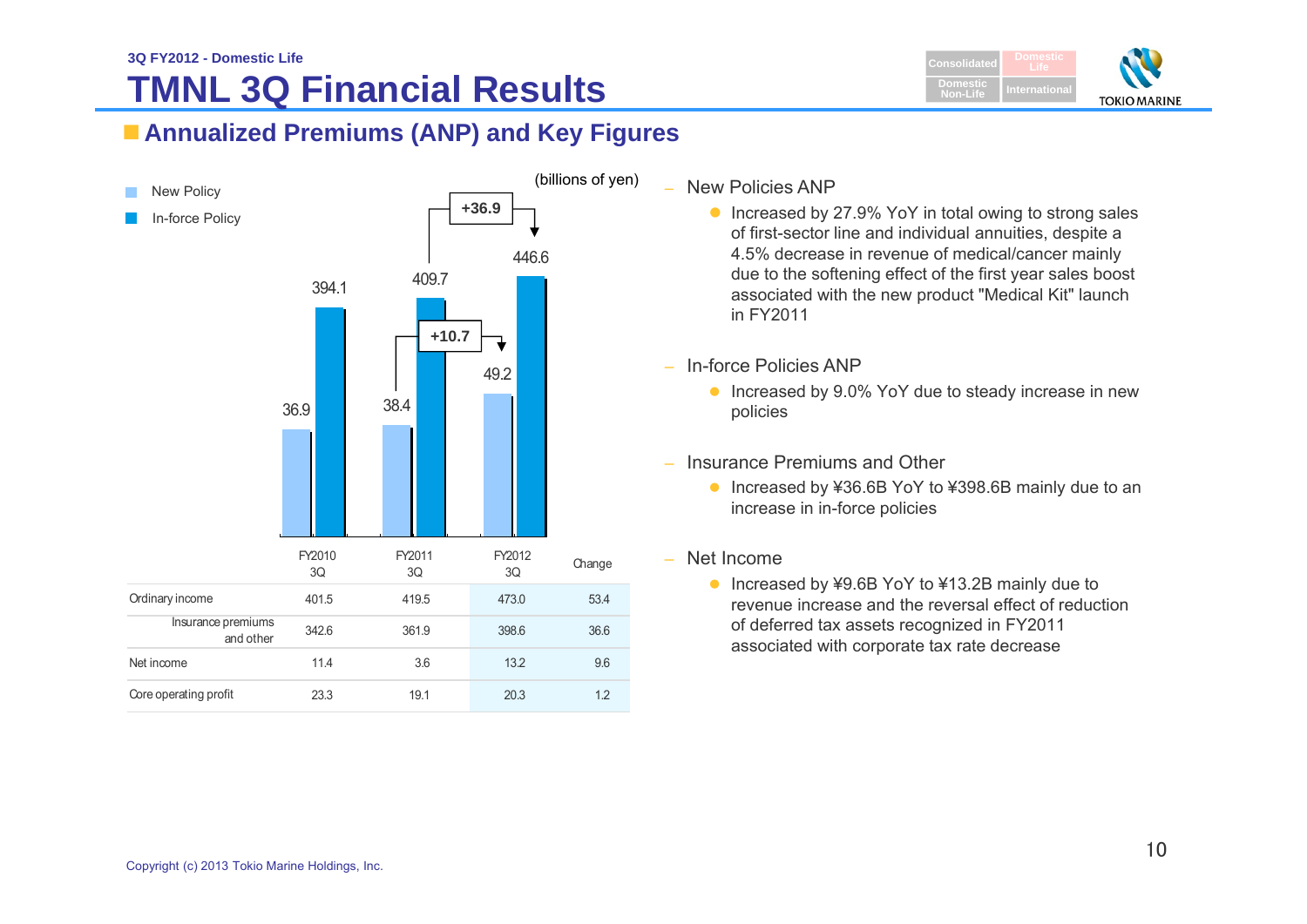# **Net Premiums Written**



## **Net Premiums Written (NPW)**

|                                     | (billions of yen, except for %) |                                |                                |        |     |                           |  |
|-------------------------------------|---------------------------------|--------------------------------|--------------------------------|--------|-----|---------------------------|--|
|                                     |                                 | FY2011<br>3Q<br><b>Results</b> | FY2012<br>3Q<br><b>Results</b> |        |     | YoY                       |  |
| <b>Applied FX rate</b><br>(USD/JPY) |                                 | As of end-<br>Sep 2011         | As of end-<br>Sep 2012         | Change | YoY | (Excluding<br>FX effects) |  |
|                                     |                                 | <b>JPY 76.6</b>                | <b>JPY 77.6</b>                |        |     |                           |  |
|                                     | Philadelphia                    | 119.3                          | 132.3                          | 12.9   | 11% | 10%                       |  |
|                                     | Delphi                          |                                | 34.8                           | 34.8   |     |                           |  |
|                                     | North America                   | 27.5                           | 32.8                           | 5.2    | 19% | 17%                       |  |
|                                     | Kiln                            | 61.4                           | 77.5                           | 16.0   | 26% | 20%                       |  |
|                                     | Europe & Middle<br>East         | 12.7                           | 14.3                           | 1.6    | 13% | 7%                        |  |
|                                     | South & Central<br>America      | 44.9                           | 52.7                           | 7.7    | 17% | 24%                       |  |
|                                     | Asia                            | 42.8                           | 53.4                           | 10.6   | 25% | 21%                       |  |
|                                     | Reinsurance                     | 51.4                           | 63.9                           | 12.4   | 24% | 22%                       |  |
|                                     | <b>Total Non-Life</b>           | 360.4                          | 461.9                          | 101.5  | 28% | 26%                       |  |
| Life <sup>*</sup>                   |                                 | 24.8                           | 34.2                           | 9.3    | 38% | 30%                       |  |
|                                     | <b>Total</b>                    | 385.3                          | 496.2                          | 110.8  | 29% | 27%                       |  |

\* Sino Life Insurance Co., Ltd (Chinese Life Insurance Company) has been removed from FY2011 and FY2012 results due to its exclusion from application of equity method during the last mid-term plan

 Increased by 29% YoY due to the consolidation of Delphi and organic growth in each business segment

#### Philadelphia

—

• Maintained revenue growth exceeding the market average mainly due to an increase in new policies and upward rate revisions of renewal policies (Approx. 4% market growth in total U.S. P&C market (Source: A.M. Best))

#### Delphi

● Expanded revenue through upward rate revisions in excess workers' compensation

#### Kiln

**Increased due to an increase mainly in marine and property** businesses and upward rate revisions in reinsurance business

#### Asia

 $\bullet$  Increased mainly due to the full acquisition of the Thailand subsidiary and expansion of personal auto business in major countries

#### **Reinsurance**

**Increased due to the expansion of non-natural catastrophes** business and operations in Australia and Switzerland branches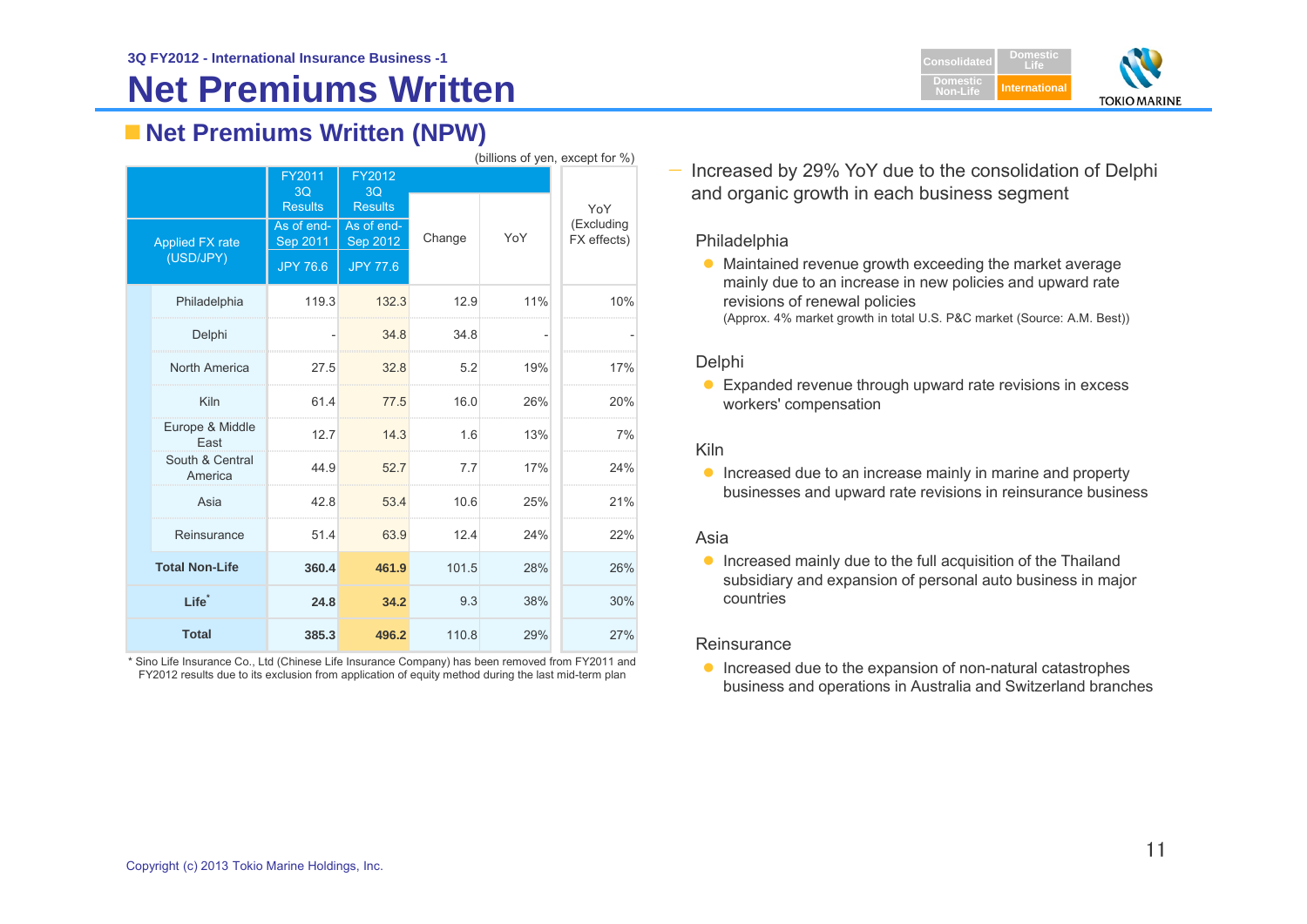# **Adjusted Earnings**



## **Adjusted Earnings**

|                                                             | (billions of yen, except for %)    |                        |                        |         |         |                           |
|-------------------------------------------------------------|------------------------------------|------------------------|------------------------|---------|---------|---------------------------|
|                                                             |                                    | FY2011                 | FY2012                 |         |         |                           |
|                                                             |                                    | 3Q                     | 3Q                     |         |         |                           |
|                                                             |                                    | <b>Results</b>         | <b>Results</b>         |         |         | YoY                       |
|                                                             | <b>Applied FX rate</b>             | As of end-<br>Sep 2011 | As of end-<br>Sep 2012 | Change  | YoY     | (Excluding<br>FX effects) |
| (USD/JPY)                                                   |                                    | <b>JPY 76.6</b>        | <b>JPY 77.6</b>        |         |         |                           |
|                                                             | Philadelphia                       | 6.1                    | 18.2                   | 12.1    | 199%    | 196%                      |
|                                                             | Delphi                             |                        | 5.9                    | 5.9     |         |                           |
|                                                             | North America                      | 2.0                    | 2.1                    | 0.1     | 7%      | 5%                        |
|                                                             | Kiln                               | $-5.8$                 | 13.1                   | 18.9    |         |                           |
|                                                             | Europe & Middle<br>East            | 0.5                    | 0.9                    | 0.3     | 62%     | 51%                       |
|                                                             | South & Central<br>America         | 0.9                    | 1.1                    | 0.2     | 27%     | 30%                       |
|                                                             | Asia                               | 2.5                    | 1.7                    | $-0.7$  | $-32%$  | $-33%$                    |
|                                                             | Reinsurance                        | $-6.4$                 | 6.4                    | 12.9    |         |                           |
|                                                             | <b>Total Non-Life</b>              | 0.0                    | 49.1                   | 49.1    |         |                           |
|                                                             | Life <sup>*</sup>                  | 0.5                    | 3.0                    | 2.4     | 425%    | 386%                      |
|                                                             | Home Office Expenses               | $-0.4$                 | $-0.5$                 | 0.0     |         |                           |
| <b>Total</b>                                                |                                    | 0.0                    | 51.6                   | 51.5    | 67,715% | 65,931%                   |
| Adjustment relating to<br>natural disasters in<br>FY2011 1Q |                                    | 27.9                   |                        | $-27.9$ |         |                           |
| Adjustment relating to<br><b>Thai Flood</b>                 |                                    | $-59.5$                |                        | 59.5    |         |                           |
|                                                             | <b>Total</b><br>(After adjustment) | $-31.5$                | 51.6                   | 83.1    |         |                           |

\* Sino Life Insurance Co., Ltd (Chinese Life Insurance Company) has been removed from FY2011 and FY2012 results due to its exclusion from application of equity method during the last mid-term plan

— Increased by ¥83.1B YoY to ¥51.6B mainly due to the progress of the profit growth steps, the reversal effect of natural catastrophe losses in FY2011, and the consolidation of Delphi

(For adjusted earnings basis, Hurricane Sandy losses will be recognized as 4Q losses. No adjustment will be made in  $3Q$ )

#### Philadelphia

- $\bullet$  Increased significantly due to the reversal effect of natural catastrophe losses in FY2011 and efforts to improve profitability such as upward rate revisions of renewal policies
- Achieved combined ratio of 90%, significantly below the U.S. P&C market average of 100%(\*) (\*)Source: A.M. Best

### **Delphi**

**Investment income increased mainly due to an increase in assets** under management in line with revenue increase

### Kiln

**Increased mainly due to the reversal effect of natural catastrophe** losses in FY2011

#### Asia

• Decreased mainly due to i) the difference between the calculation period of financial and managerial accounting relating to the Thai Flood incurred losses and ii) an increase in provision for underwriting reserves associated with the liquidation of compulsory motor insurance pool in India

#### **Reinsurance**

**Increased mainly due to the reversal effect of natural catastrophe** losses in FY2011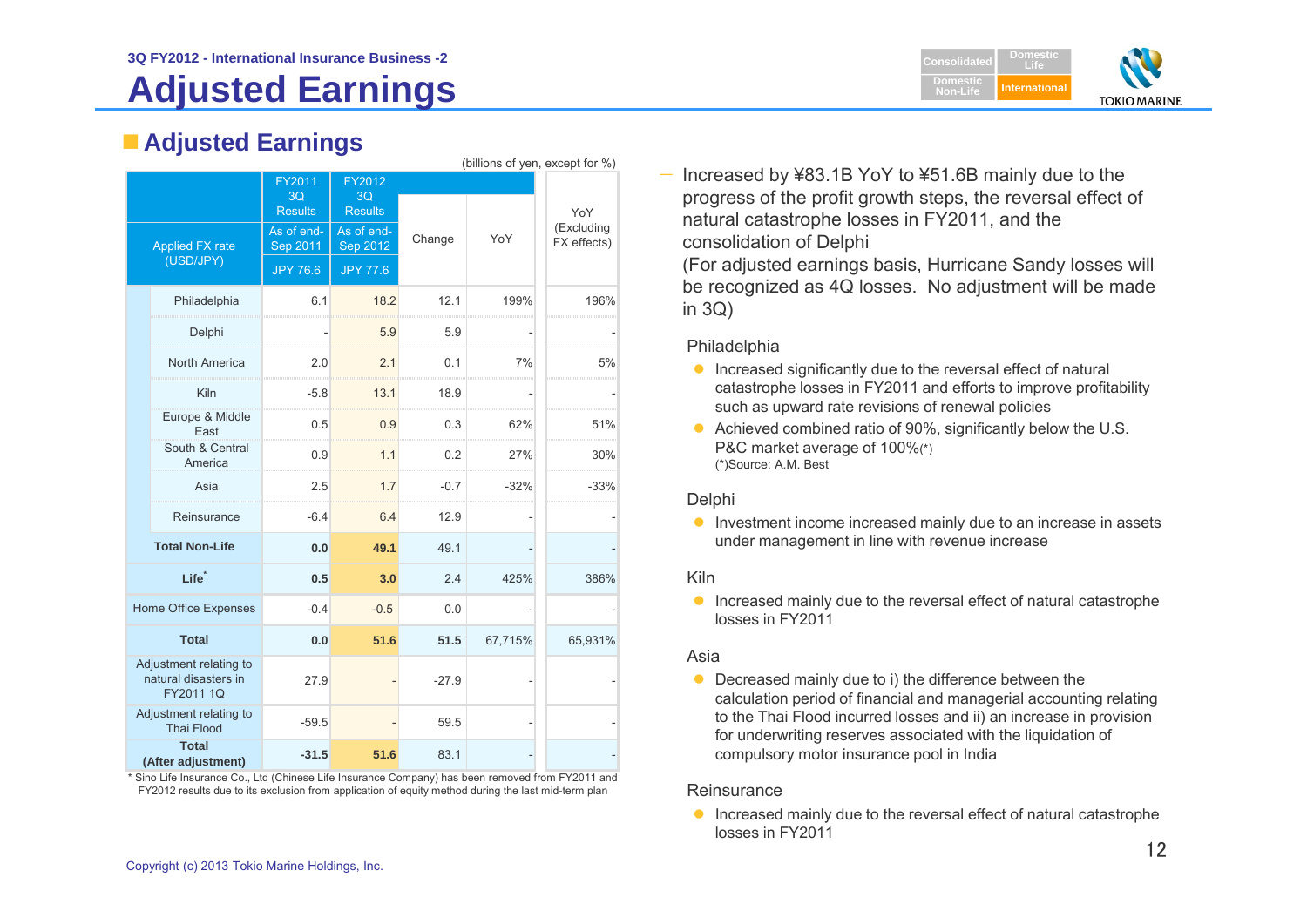

# **II. FY2012 Revised Projections**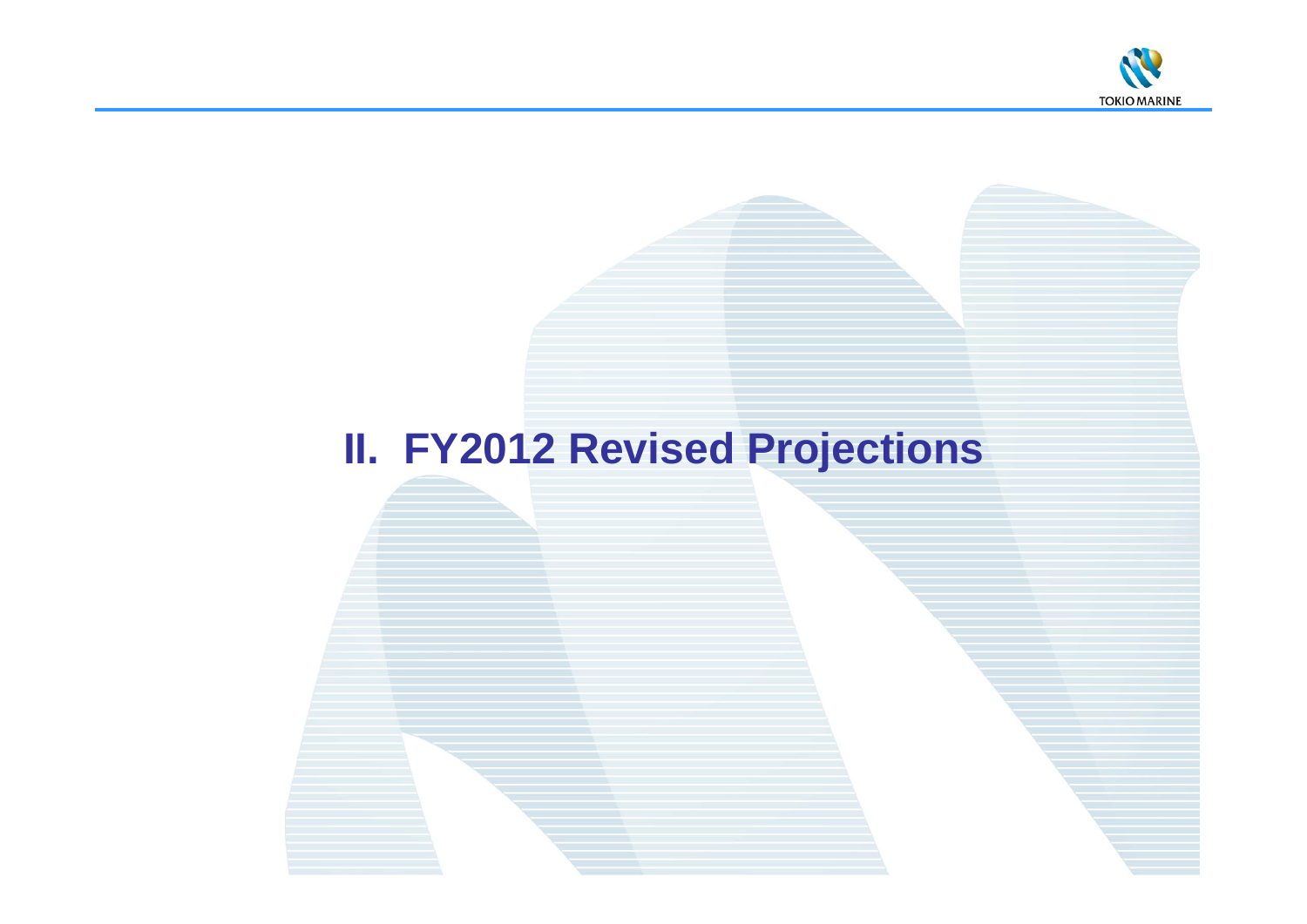# **Consolidated Projections**



## **Consolidated Projections**

|                             | ----------<br>---<br>(billions of yen)                                                           |                |                        |                       |             |  |
|-----------------------------|--------------------------------------------------------------------------------------------------|----------------|------------------------|-----------------------|-------------|--|
|                             | <b>FY2012 Projections</b><br>FY2011                                                              |                |                        |                       |             |  |
|                             |                                                                                                  | <b>Results</b> | <b>Previous</b><br>(a) | <b>Revised</b><br>(b) | $(b) - (a)$ |  |
| <b>Ordinary profit/loss</b> |                                                                                                  | 160.3          | 145.0                  | 170.0                 | 25.0        |  |
|                             | <b>TMNF</b>                                                                                      | 212.1          | 118.0                  | 123.0                 | 5.0         |  |
|                             | <b>NF</b>                                                                                        | 4.2            | 0.4                    | 0.5                   | 0.0         |  |
|                             | <b>TMNL</b>                                                                                      | 20.8           | 21.7                   | 24.1                  | 2.4         |  |
|                             | FL.                                                                                              | $-14.9$        | $-18.2$                | $-11.1$               | 7.0         |  |
|                             | Overseas subsidiaries                                                                            | $-42.3$        | 57.1                   | 69.9                  | 12.8        |  |
|                             | Adjustment for lossses relating to<br>natural disasters in FY2011 1Q in<br>overseas subsidiaries | 33.4           |                        |                       |             |  |
|                             | Financial and general                                                                            | 1.5            | 2.7                    | 2.7                   |             |  |
|                             | Purchase method adjustments                                                                      | $-22.4$        | $-4.6$                 | $-4.1$                | 0.5         |  |
|                             | Amortization of goodwill/negative<br>goodwill                                                    | $-6.3$         | $-11.1$                | $-11.1$               |             |  |
|                             | Other (Elimination, etc.)                                                                        | $-25.9$        | $-21.0$                | $-23.9$               | $-2.8$      |  |
| <b>Net income/loss</b>      |                                                                                                  | 6.0            | 90.0                   | 110.0                 | 20.0        |  |

### **Key Assumptions for the Projections**

| IUSD/JPY FX rate | JPY 82.19 | JPY 77.60 JPY 86.58 | JPY -8.98                                  |
|------------------|-----------|---------------------|--------------------------------------------|
| Nikkei average   |           |                     | JPY 10,083 JPY 8,870 JPY 10,395 JPY +1,525 |

- — Full year projections in each business segment are revised, mainly factoring market conditions as of end of December 2012
- — Upward revision of ordinary profit by ¥25.0B from the previous projections to ¥170.0B and net income by ¥20.0B from the previous projections to ¥110.0B
- Major factors of change

#### TMNF

 Upward revision due to profit increasing factors of net investment income exceeding profit decreasing factors of underwriting profit

### FL

 Upward revision mainly due to a decrease in provisions for underwriting reserves owing to improvement of the financial market

Overseas subsidiaries

 Upward revision mainly due to the positive effects of the depreciation of the yen despite the increase in expected losses of Hurricane Sandy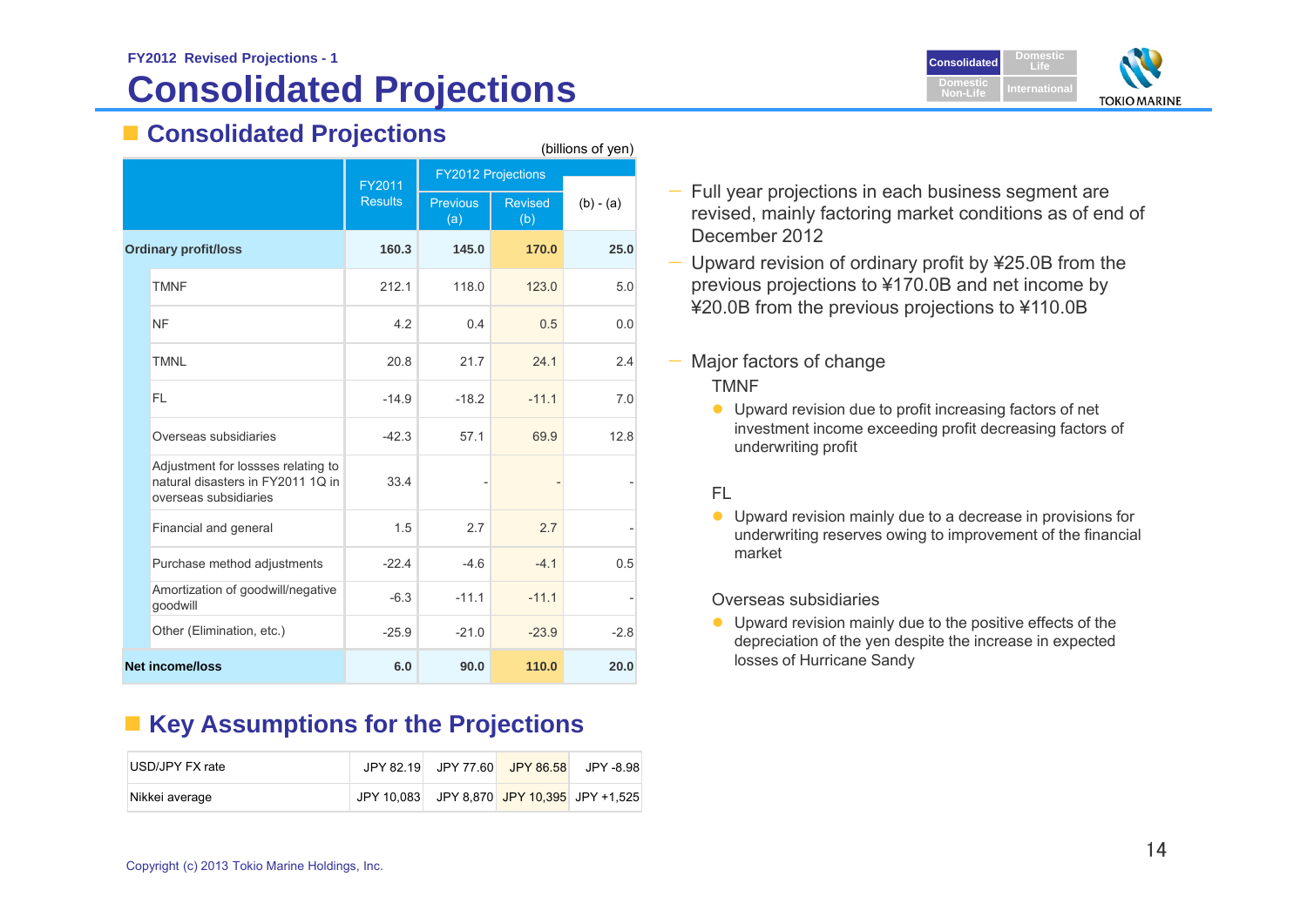# **TMNF**



### **Changes in Major P/L Items**

|                                                | (billions of yen)        |                |                           |                       |             |  |
|------------------------------------------------|--------------------------|----------------|---------------------------|-----------------------|-------------|--|
|                                                |                          | FY2011         | <b>FY2012 Projections</b> |                       |             |  |
|                                                |                          | <b>Results</b> | <b>Previous</b><br>(a)    | <b>Revised</b><br>(b) | $(b) - (a)$ |  |
|                                                | Underwriting profit/loss | $-1.1$         | 44.0                      | 27.0                  | $-17.0$     |  |
| Net investment income/loss                     |                          | 219.7          | 94.0                      | 116.0                 | 22.0        |  |
| Ordinary profit/loss                           |                          | 212.1          | 118.0                     | 123.0                 | 5.0         |  |
| Net income/loss                                |                          | 23.2           | 85.0                      | 88.0                  | 3.0         |  |
| Combined ratio (Private insurance W/P basis)   |                          | 103.3%         | 99.8%                     | 99.5%                 | $-0.4$ pt   |  |
|                                                | Loss ratio (W/P)         | 69.3%          | 66.4%                     | 66.3%                 | $-0.1$ pt   |  |
|                                                | Expense ratio            | 34.0%          | 33.5%                     | 33.2%                 | $-0.3$ pt   |  |
| (Ref) Loss ratio (Private insurance E/I basis) |                          | 69.8%          | 65.1%                     | 66.4%                 | $+ 1.3$ pt  |  |

- Upward revision of ordinary profit by ¥5.0B from the previous projections to ¥123.0B due to profit increasing factors of net investment income exceeding profit decreasing factors of underwriting profit
	- **Underwriting profit** 
		- Increase in provision for reserves for foreign currency denominated outstanding claims due to the depreciation of the yen
		- Increase in incurred losses relating to Hurricane Sandy
		- **7** Further reduction of non-personnel expenses etc.
	- Net investment income
		- **IM** Improvement in impairment losses on securities
		- *A* Increase in gains on sales of securities
		- Worsening of gains/losses on FX derivatives due to the depreciation of the yen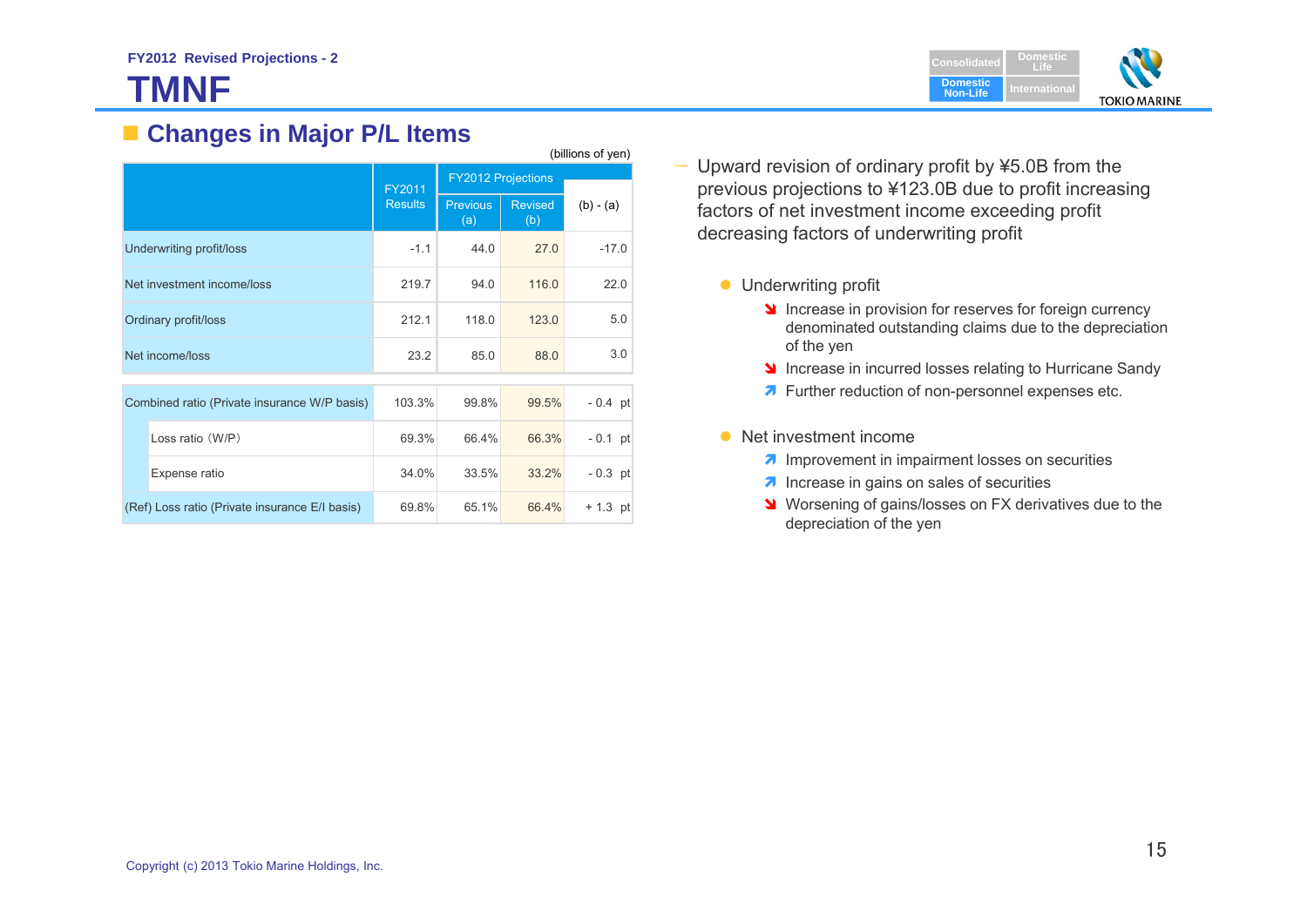## **FY2012 Revised Projections - 3 International Insurance Business**



## **Changes in Major Items**

| (billions of yen)            |                        |                           |                        |           |  |  |  |
|------------------------------|------------------------|---------------------------|------------------------|-----------|--|--|--|
|                              | FY2011                 | <b>FY2012 Projections</b> |                        |           |  |  |  |
|                              | <b>Results</b>         | <b>Previous</b><br>(a)    | <b>Revised</b><br>(b)  |           |  |  |  |
| Applied FX rate<br>(USD/JPY) | As of end-<br>Dec 2011 | As of end-<br>Sep 2012    | As of end-<br>Dec 2012 | $(b)-(a)$ |  |  |  |
|                              | <b>JPY 77.7</b>        | <b>JPY 77.6</b>           | <b>JPY 86.5</b>        |           |  |  |  |
| Adjusted earnings            | $-11.9$                | 47.0                      | 50.0                   | 3.0       |  |  |  |
| Impact of Hurricane Sandy    |                        | $-14.0$                   | $-24.0$                | $-10.0$   |  |  |  |

- Adjusted Earnings
	- Increase in expected losses relating to Hurricane Sandy
	- **7** Improvement of underwriting performance in PHLY etc.
	- **Revenue increase owing to the depreciation of the yen**
- Impact of Hurricane Sandy on Adjusted Earnings
	- Revision of loss impacts to ¥-24.0B for international insurance business total, due to the depreciation of the yen and revision of an expected loss at some subsidiaries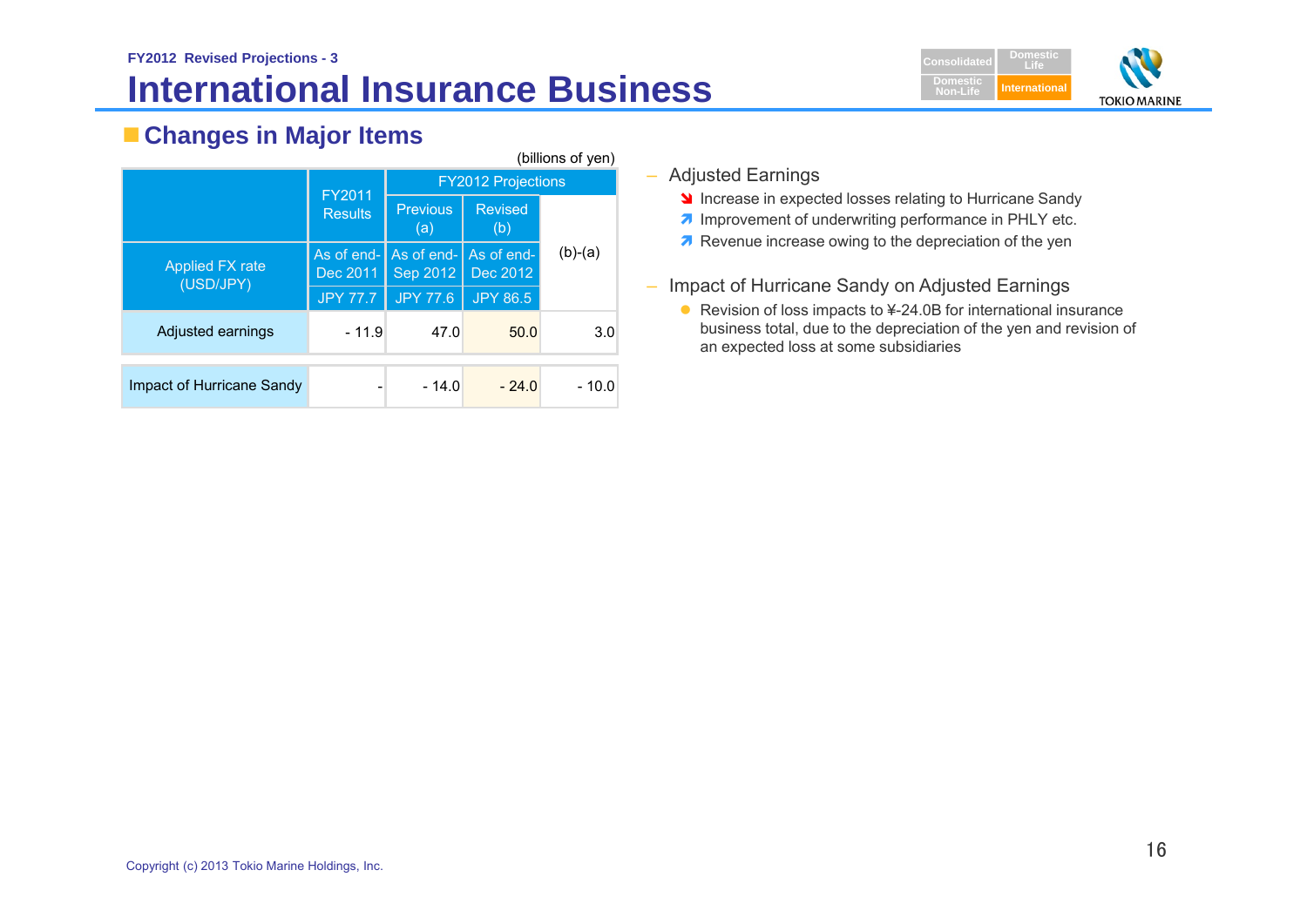

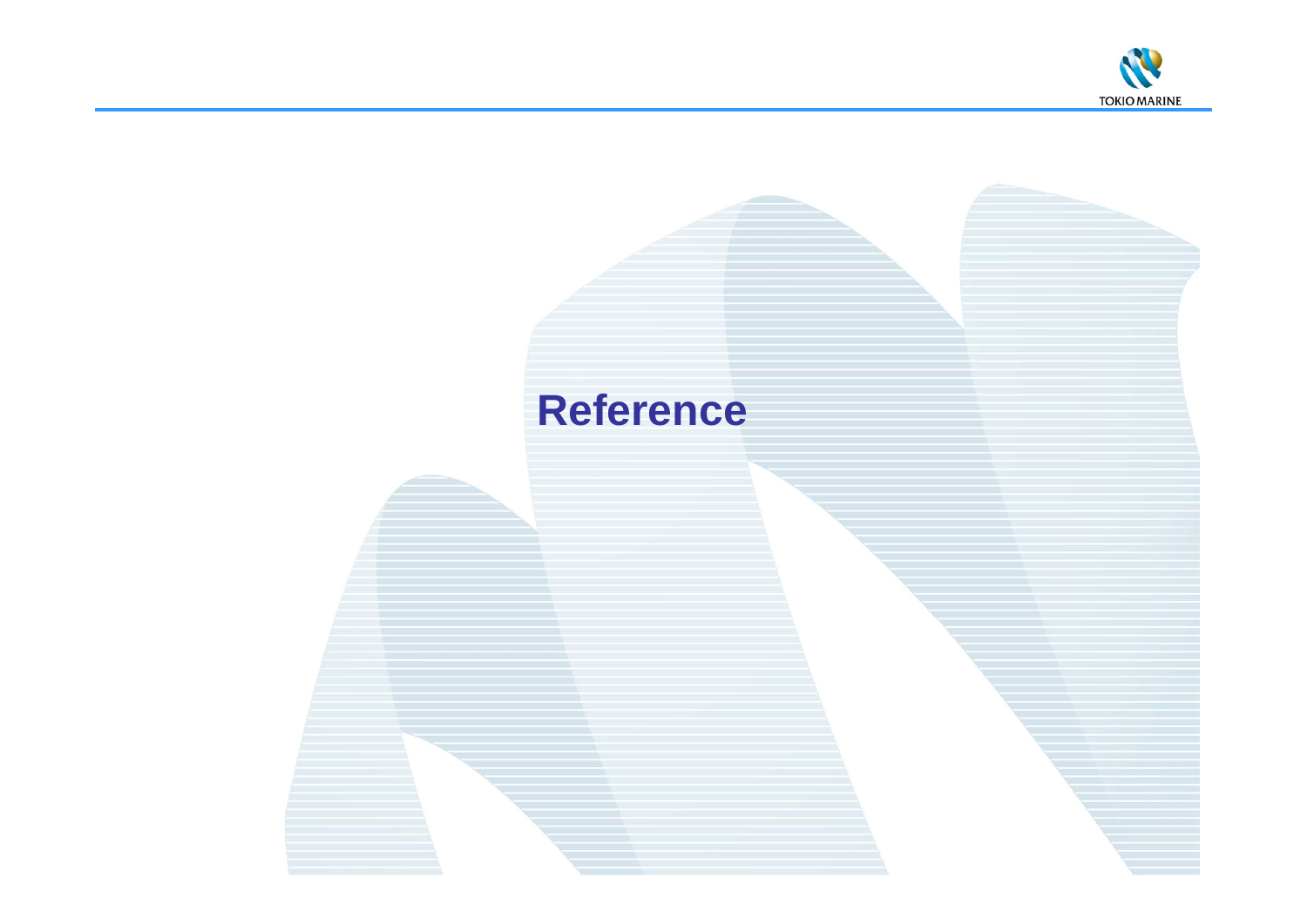

### **TMNF Net Investment Income**

| (billions of yen)                                         |                  |         |         |  |
|-----------------------------------------------------------|------------------|---------|---------|--|
|                                                           | FY2011<br>FY2012 |         |         |  |
|                                                           | 3O               | 3O      | Change  |  |
| Net interest and dividends income                         | 72.0             | 74.8    | 2.8     |  |
| Interest and dividends income                             | 116.3            | 115.7   | $-0.5$  |  |
| (Dividends from domestic stocks)                          | 44.2             | 42.3    | $-1.9$  |  |
| (Dividends from foreign stocks)                           | 21.4             | 141     | $-72$   |  |
| (Income from other securities)                            | 0.1              | 8.7     | 8.6     |  |
| (Income from other foreign securities)                    | 1.6              | 44      | 2.7     |  |
| Transfer of investment income<br>on deposit premiums      | $-442$           | $-408$  | 3.3     |  |
| Net capital gains                                         | 66.4             | 29.8    | $-36.5$ |  |
| Gains/Losses on sales of securities                       | 66.4             | 36.5    | $-29.9$ |  |
| Impairment losses on securities                           | $-18.5$          | $-11.9$ | 6.6     |  |
| (Impairment losses on domestic stocks)                    | $-15.3$          | $-11.5$ | 3.8     |  |
| Gains/Losses on derivatives                               | 20.3             | 3.6     | $-16.6$ |  |
| (Foreign exchange forwards and<br>foreign currency swaps) | 14.2             | 0.9     | $-13.2$ |  |
| Other investment income and expenses                      | 3.6              | 08      | $-2.8$  |  |
| Other (Gains/Losses on foreign exchange)                  | $-5.5$           | 07      | 62      |  |
| Net investment income                                     | 138.4            | 104.7   | $-33.7$ |  |

### **Investments in Bonds of European Countries**

(Sum of major subsidiaries (domestic and overseas) as of December 31, 2012)

| (billions of yen)        |                        |                                  |  |  |
|--------------------------|------------------------|----------------------------------|--|--|
|                          | <b>Sovereign bonds</b> | Other<br>(Corporate bonds, etc.) |  |  |
| European countries total | 224.7                  | 101.0                            |  |  |
| (Five countries*)        | 14                     | 3.7                              |  |  |

\*Heavily-indebted European countries, namely Portugal, Ireland, Italy, Greece, and Spain

- – Net investment income decreased by ¥33.7B YoY to ¥104.7B
	- Net interest and dividends income increased by ¥2.8B YoY to ¥74.8B
		- Dividends from foreign stocks:
			- Decrease in dividends from overseas subsidiaries
		- **A** Income from other securities:
			- Increase in income due to dissolution of a major fund
	- Net capital gains decreased by ¥36.5B YoY to ¥29.8B
		- Stains/losses on sales of securities:
			- Decrease in sales of business related equities (3Q FY11 : approx. ¥117B , 3Q FY12 : approx. ¥63B)
		- **A** Impairment losses on securities:
			- Fewer stocks recognized impairment losses due to stock market improvement compared with FY2011\*

\*Nikkei Average 3/E 2011 :  $9,755$  yen  $\rightarrow$  12/E 2011 : 8,455 yen (-1,299 yen)  $3/E$  2012 : 10,083 yen  $\rightarrow$  12/E 2012 : 10,395 yen ( + 311yen)

- State Gains/losses on derivatives
	- é Decrease in gains on FX forwards and currency swaps etc. owing to the depreciation of the yen\*

\*FX rate (USD/JPY)  $3/E 2011$ : 83.15 yen  $\rightarrow$  12/E 2011 : 77.74 yen ( + 5 yen)  $3/E 2012$ : 82.19 yen  $\rightarrow$  12/E 2012 : 86.58 yen ( - 4 yen)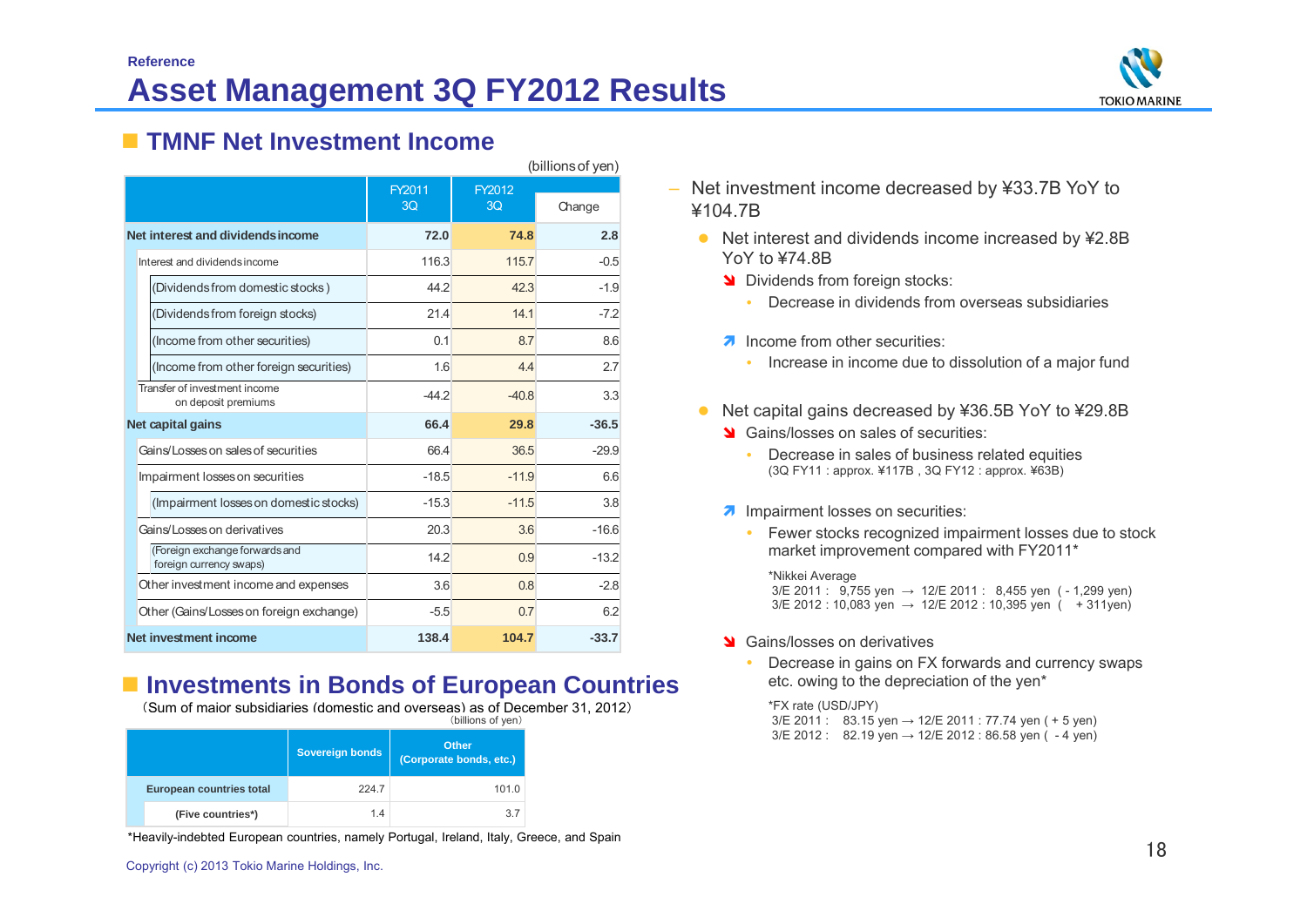## **Reference 3Q FY2012 Results (PHLY / Kiln)**



|                               | (USD in millions, except for %) |                                | (GBP in millions, except for %) |                                |                                |           |  |  |
|-------------------------------|---------------------------------|--------------------------------|---------------------------------|--------------------------------|--------------------------------|-----------|--|--|
|                               |                                 | Philadelphia                   |                                 |                                | Kiln <sup>*1</sup>             |           |  |  |
|                               | FY2011<br>3Q<br><b>Results</b>  | FY2012<br>3Q<br><b>Results</b> | YoY                             | FY2011<br>3Q<br><b>Results</b> | FY2012<br>3Q<br><b>Results</b> | YoY       |  |  |
| Net premiums written          | 1,557                           | 1,705                          | 10%                             | 513                            | 615                            | 20%       |  |  |
| Net premiums earned           | 1,507                           | 1,573                          | 4%                              | 459                            | 530                            | 15%       |  |  |
| Incurred losses               | 1,134                           | 944                            | $-17%$                          | 391                            | 233                            | $-40%$    |  |  |
| Commission/Corporate expenses | 446                             | 476                            | 7%                              | 142                            | 166                            | 17%       |  |  |
| Underwriting profit           | $-77$                           | 150                            |                                 | $-74$                          | 130                            |           |  |  |
| Net investment income/loss    | 156                             | 159                            | 2%                              | 9                              | 15                             | 58%       |  |  |
| Net income                    | 80                              | 236                            | 192%                            | $-47$                          | 96                             |           |  |  |
| Adjusted earnings             | 79                              | 235                            | 196%                            | $-48$                          | 104                            |           |  |  |
| Loss Ratio <sup>*2</sup>      | 75.3%                           | 60.0%                          | $-15.3pt$                       | 85.1%                          | 44.0%                          | $-41.1pt$ |  |  |
| Expense Ratio <sup>*2</sup>   | 29.6%                           | 30.3%                          | 0.7pt                           | 31.0%                          | 31.3%                          | 0.3pt     |  |  |
| Combined Ratio <sup>*2</sup>  | 104.9%                          | 90.3%                          | $-14.6pt$                       | 116.1%                         | 75.3%                          | $-40.8pt$ |  |  |

\*1: Kiln's financial results include a part of the results from Lloyd's syndicate of Tokio Marine & Nichido Fire Insurance Co., Ltd.

\*2: Denominator used is net premiums earned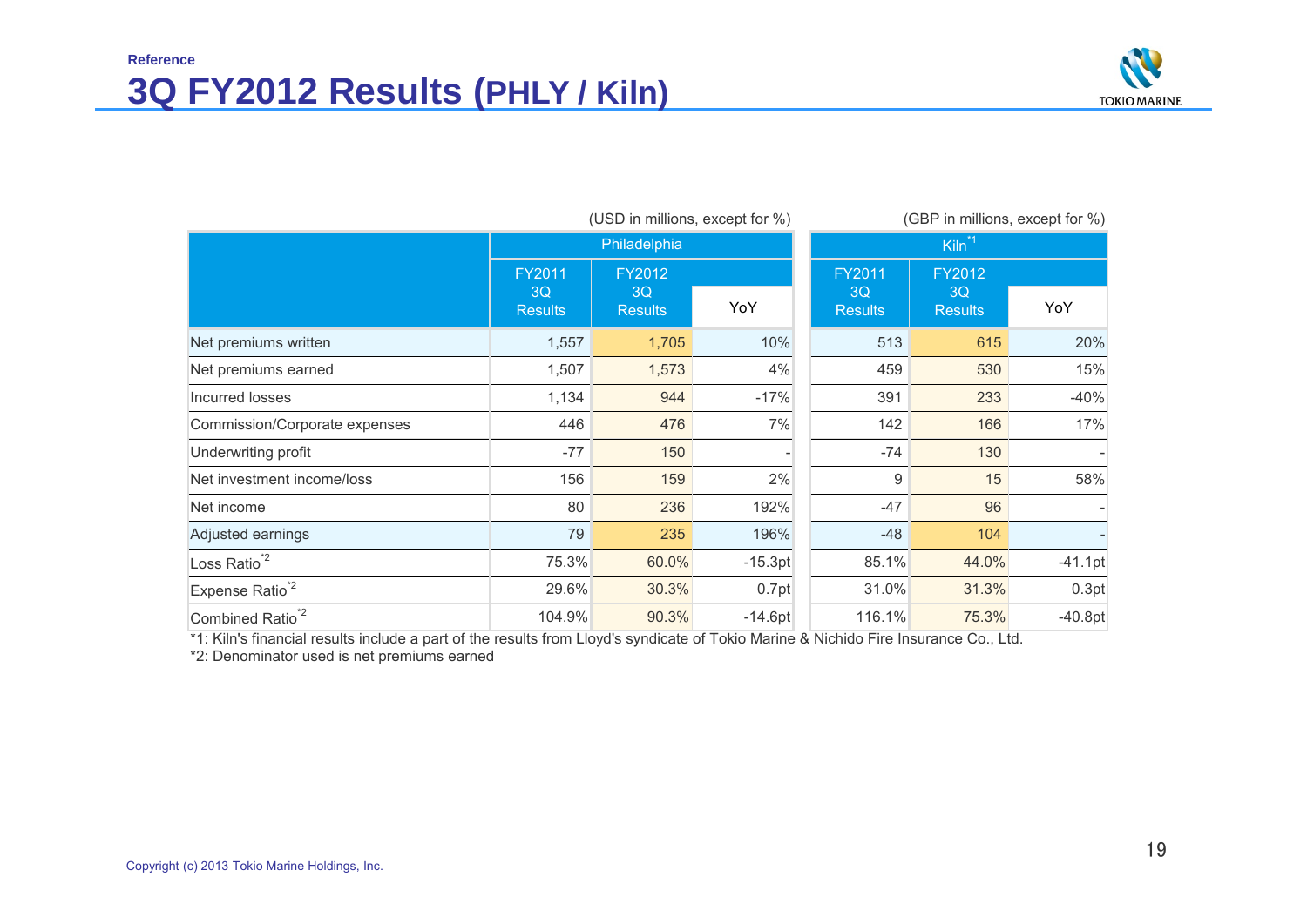### **Reference Definition of Adjusted Earnings**



### **1. Adjusted earnings\*1**

(1) Property and casualty insurance business



(3) Other businesses … Net income determined following financial accounting principles

### **2. Adjusted capital\*1 (average balance basis) 3. Adjusted ROE**



(1) Property and casualty insurance business

#### (3) Other businesses … Net assets determined following financial accounting principles



- \*1 Each adjustment is after-tax basis
- \*2 Reversal are subtracted
- \*3 ALM: Asset Liability management Excluded as counter balance items against market value fluctuations of liabilities
- \*4 Calculations are based on net income basis for life insurance companies in certain regions.
- \*5 EV: Embedded Value

An index in which the net asset value and the net present value of profits generated form the existing policies are combined